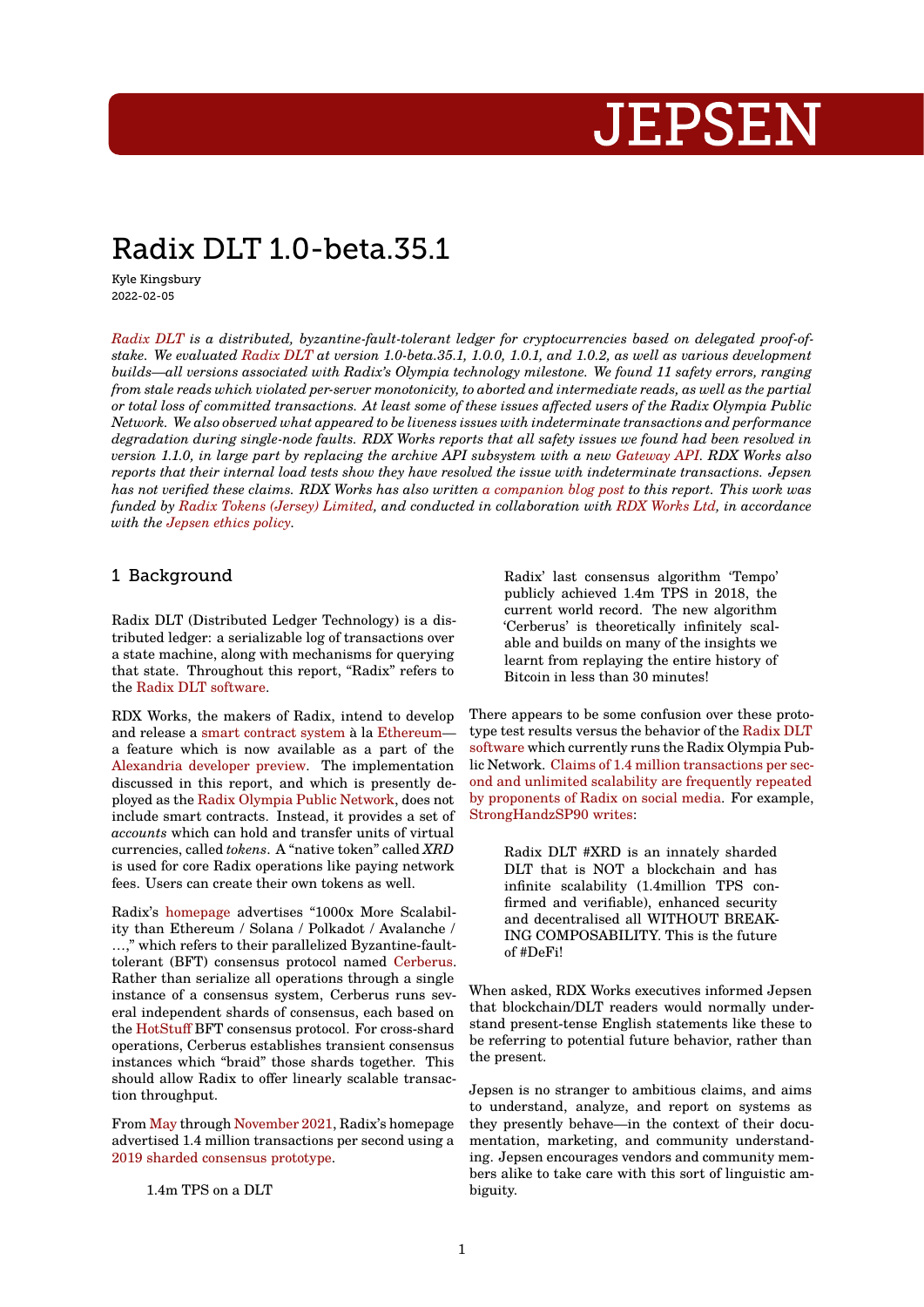Indeed, as the Radix Roadmap clarifies, the Cerberus sharded consensus system is not yet implemented. Instead Radix currently processes all transactions through a single consensus instance, also based on HotStuff. This means the Olympia Public Network has constant, [rather than lin](https://www.radixdlt.com/#radix-roadmap)ear scalability. The roadmap indicates that Olympia offers 50 transactions per second, and while Radix presently declines to publish network throughput statistics, an independent dashboard indicates the Olympia Public Radix network is currently processing three to five transactions per second. In our testing with [five to ten](https://web.archive.org/web/20211215023129/https://www.radixdlt.com/)[node clusters of](https://web.archive.org/web/20211215023129/https://www.radixdlt.com/) m5.large instances, we saw transac[tions start timin](https://www.radixscan.io/NetworkUtilization.shtml)g out with as little as one [request per](https://www.radixscan.io/NetworkUtilization.shtml) second, and goodput generally peaked at ~16 transactions per second.<sup>1</sup>

During our analysis, Radix's documentation explained tha[t Radix n](https://en.wikipedia.org/wiki/Goodput)odes can run in three principal ways:

> An individual Radix Node has its own account on the Radix network. It can be configured in three diff[erent ways depending](https://web.archive.org/web/20210613133702/https://docs.radixdlt.com/main/radix-nodes/introduction-to-radix-nodes.html) on its purpose:

> A Full Node simply connects to the network, synchronizes ledger state, and observes the status of the network. It can be thought of as a kind of "wallet" that is connected directly to the network, with the Node's own account available for programmatic control.

> A Validator Node starts life as a Full Node, but has also "registered" itself to the network as a Validator by submitting a special transaction from its account. Registration means that it may now accept XRD token "stake" and potentially be included in the validator set of 100 nodes that conduct network consensus.

> An Archive Node not only synchronizes ledger state (as with a Full Node) but also heavily indexes that state to support the JSON-RPC API endpoint the Archive Node offers. The Node API is useful for client applications, like wallets or exchange integrations, as well as general account/transaction queries and programmatic control of accounts.

Both full and validator nodes can also be archive nodes. Archive nodes are simply those which have set api.archive.enable = true.

Validators do the work of consensus. Accounts on a Radix network can *stake* a portion of their XRD to one or more validators, indicating they belie[ve those](https://github.com/jepsen-io/radix-dlt/blob/e599477376ea4b8a6b0c86368d28dc4efb447b8f/src/jepsen/radix_dlt/db.clj#L303) validators to be trustworthy network participants. In the Radix Olympia Public Network, the 100 validators with the highest stake are selected to execute the consensus protocol. Every *epoch* (a period determined by the number of consensus rounds) a fresh set of validators is selected. The Radix protocol is intended to guarantee the safety of the ledger state [and the liveness of](https://radixdlt.com/post/radix-staking-and-incentive-rewards-guide) [the network at large, under the condition that no more](https://radixdlt.com/post/radix-staking-and-incentive-rewards-guide) [than 1/3 of acti](https://radixdlt.com/post/radix-staking-and-incentive-rewards-guide)ve stake supports nodes which are either unresponsive or malicious.

Radix transactions (in the Olympia series of releases) are an ordered series of operations performed by a single account. The most common operations come in three basic flavors:

- 1. Transferring tokens to another account.
- 2. Staking XRD to a validator.
- 3. Unstaking XRD from a validator.

Transactions can not perform read operations. However, clients can observe the state of the Radix ledger by querying a node's archive API, which provides methods for fetching the status of a transaction, the balance of a single account, and the complete history of transactions on a single account. The archive API is essentially a read-only layer around Radix's ledger, and during our testing [was the prim](https://learn.radixdlt.com/article/whats-the-difference-between-a-full-node-validator-node-and-archive-node)ary way for users to observe Radix state.<sup>2</sup>

#### 1.1 Safety and Liveness

This report discusses safety and liveness properties. As Lamport's 1977 Proving the Correctness of Multiprocess Programs succinctly put it:

A safety property is one which states that something [bad] will *not* happen.

[A liveness pr](https://www.microsoft.com/en-us/research/publication/2016/12/Proving-the-Correctness-of-Multiprocess-Programs.pdf)o[perty is one which states that](https://www.microsoft.com/en-us/research/publication/2016/12/Proving-the-Correctness-of-Multiprocess-Programs.pdf) something [good] *must* happen.

These senses have been standard in concurrent and distributed systems verification for several decades; their definitions are widely understood throughout the field. We use these senses throughout Jepsen reports.

Four days prior to publication, RDX Works informed [Jepse](https://en.wikipedia.org/wiki/Liveness)[n that the](https://en.wikipedia.org/wiki/Safety_property) [bloc](https://www.oreilly.com/library/view/concurrency-state-models/9780470093559/ch07.html)[kchain/](https://will62794.github.io/formal-methods/2020/08/01/safety-and-liveness.html)[DLT commu](http://www.bailis.org/blog/safety-and-liveness-eventual-consistency-is-not-safe/)[nity had de](https://dl.acm.org/doi/10.1145/2767386.2767401)[velo](http://pi1.informatik.uni-mannheim.de/filepool/teaching/dependablesystems-2007/PDS_20070306.pdf)[ped i](https://www.cs.purdue.edu/homes/peugster/classes/CS505Spring09/4-Definitions.pdf)diosyncratic definitions of safety and liveness. Their definitions are:

A *safety violation* is defined as two healthy consensus nodes disagreeing on what is the correct ledger state. Most notably, this is a result of a *double-spend* having been permitted. Specifically in the Radix Olympia Network, this means a single substate being successfully "downed" more than once in the ledger.

 $1$ Our tests used the standard Radix JSON-RPC API to construct and submit transactions, and used an exponential distribution of requests across a rotating pool of accounts to achieve a variety of high- and low-contention scenarios. Radix's test figures bypassed large parts of the API, and used the Bitcoin ledger as their source of transactions. It seems reasonable to imagine that Bitcoin's history contains no concurrent conflicting transactions, since these conflicts would have been resolved via consensus at the time of submission. These factors could help account for our observed performance disparities.

 $2$ RDX Works is replacing the Archive API with a completely new service for interacting with Radix's internal state: the Network Gateway. Its first release was January 19th, 2022, after the completion of this work.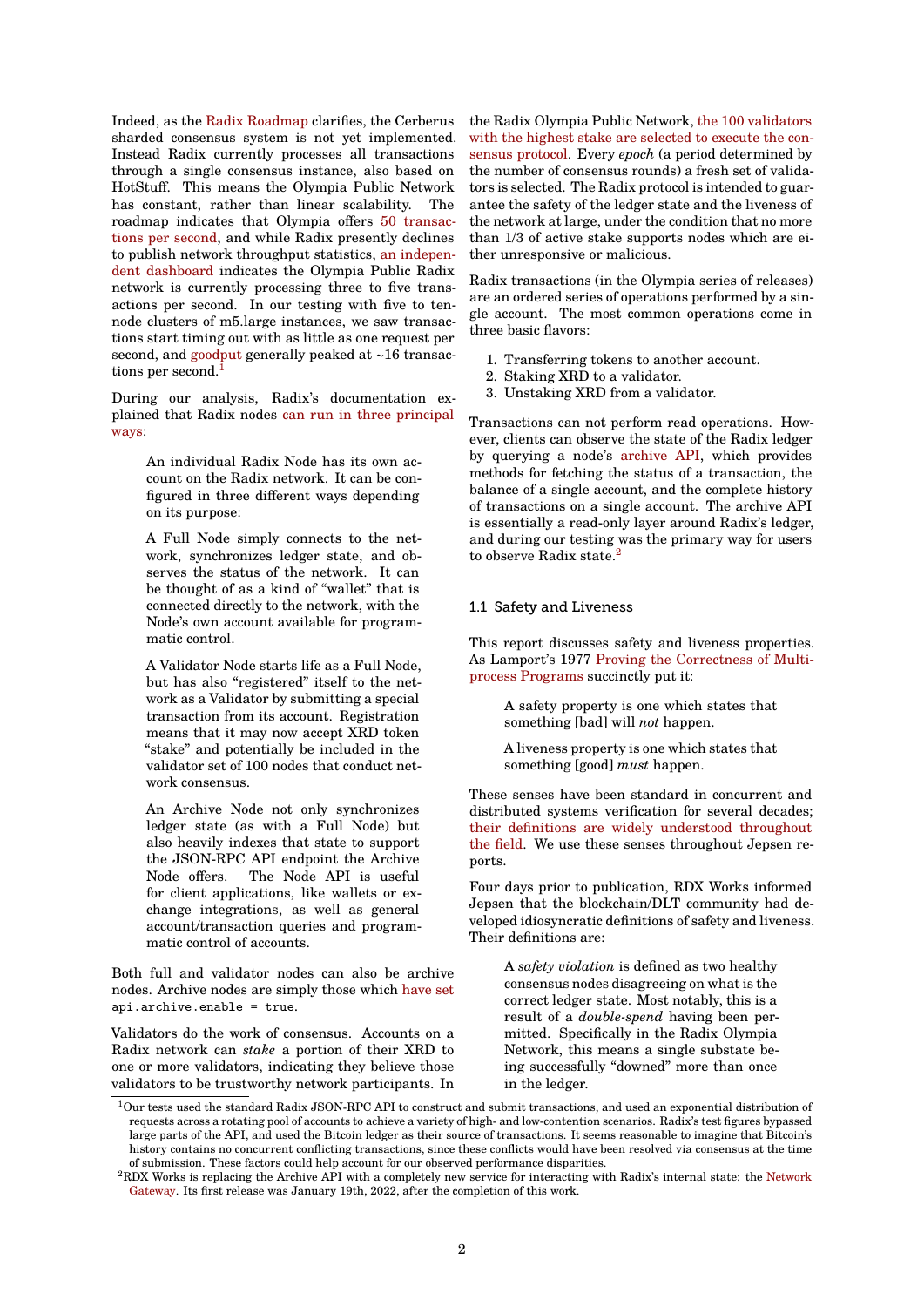A *liveness break* is defined as the network halting and being unable to process further transactions.

These definitions are of course specific examples of safety and liveness properties, but they allow many behaviors which would reasonably be termed safety or liveness issues. For example, a system which acknowledges user transactions and then throws them away on every node trivially satisfies this safety property, but one would be hard-pressed to call such a system *safe*.

To Jepsen's surprise, RDX Works asserted that phenomena such as aborted read, intermediate read, and lost writes do not constitute safety violations (in the DLT sense). RDX Works claims that to describe these errors as safety violations would not be understood by readers from a DLT background; this report is therefore "factually incorrect". On these grounds, RDX Works requested that Jepsen delete any mention of our findings from the abstract of this report.

Jepsen respectfully declines to do so.

#### 1.2 Consistency

As of November 5, 2021, Radix's documentation offered essentially no description of Radix's consistency guarantees or behavior during faults. However, in our initial conversations RDX Works staff indicated that transactions should be strict serializable. This means that transactions appear to [execute in a to](https://docs.radixdlt.com/main/)tal order, such that each transaction takes effect at some point in time between that transaction's submission and confirmation.

On the other hand, RDX Wor[ks indicated that re](https://jepsen.io/consistency/models/strict-serializable)ad operations are *not* intended to be strict serializable. Instead they read from a snapshot of committed state on the local node. This means that histories of transactions and reads should still be serializable, but reads may observe stale state.

Moreover, each archive node is supposed to enforce a sort of local sequential consistency: reads against a single node should observe m[onotonically](https://jepsen.io/consistency/models/serializable) increasing states, and successive transactions and reads to the same node should be executed in order. When a node says that a transaction is confirmed, any future read on that same node is guaranteed to reflect that transaction.

# 2 Test Design

We designed a test suite for Radix DLT using the Jepsen testing library. Our test suite created local clusters of Radix DLT nodes, completely independent from public Radix networks, and could also (with limitations) interact with Stokenet: a public test network. Our tests [ran on 5–](https://github.com/jepsen-io/radix-dlt)10 n[ode clusters](https://github.com/radixdlt/radixdlt) of Debian [Buster machines, in bot](https://github.com/jepsen-io/jepsen)h LXC and on EC2 virtual machines. Our LXC tests ran on a single 48-way Xeon with 128 GB of RAM. In EC2, we used m5.large instances backed by EBS for each node. Every node in our local clusters was configured as a validator node with the archive API enabled.

We tested Radix version 1.0-beta.35.1, and moved on to versions 1.0.0, 1.0.1, 1.0.2, and a series of development builds from June  $15^{\text{th}}$  through November  $5^{\text{th}}$ , 2021. This series of production releases were associated with Radix's Olympia technology milestone: the first iteration of the Radix Public Network.

Our tests submitted transactions and read the state of accounts using the Radix Java client library, which talks to Radix's a[rchive A](https://learn.radixdlt.com/article/what-is-the-radix-roadmap)PI via JSON-RPC. We began with version 1.0-beta.35-SNAPSHOT and proceeded through several development builds as the API evolved.

Our principal workload submitted randomly generated transactions which transferred XRD from a single account to 1-4 others. Accounts were selected from an exponential distribution, and generally limited to 64 transactions per account to limit the quadratic cost [of reading and ver](https://github.com/jepsen-io/radix-dlt/blob/e599477376ea4b8a6b0c86368d28dc4efb447b8f/src/jepsen/radix_dlt/workload.clj)ifying long [transaction logs.](https://github.com/jepsen-io/radix-dlt/blob/e599477376ea4b8a6b0c86368d28dc4efb447b8f/src/jepsen/radix_dlt/workload.clj#L264-L314) [Meanwhile, we i](https://github.com/jepsen-io/radix-dlt/blob/e599477376ea4b8a6b0c86368d28dc4efb447b8f/src/jepsen/radix_dlt/workload.clj#L264-L314)ssued single-account balance and transaction-log reads across that same pool of accounts.

Radix transactions frequently timed out, remaining in state PENDING after 10 seconds of poll[ing. Bec](https://github.com/jepsen-io/radix-dlt/blob/e599477376ea4b8a6b0c86368d28dc4efb447b8f/src/jepsen/radix_dlt/workload.clj#L403-L404)ause [indeterminate](https://github.com/jepsen-io/radix-dlt/blob/e599477376ea4b8a6b0c86368d28dc4efb447b8f/src/jepsen/radix_dlt/workload.clj#L393-L394) transactions reduce the accuracy and increase the cost of our analyses, we attempted to resolve these whenever possible. We maintained a cyclic buffer of all pending transactions, and periodically checked transactions from that buffer to see if they'd resolved to a CONFIRMED or FAILED state.

#### [2.1 Transaction Ordering](https://github.com/jepsen-io/radix-dlt/blob/e599477376ea4b8a6b0c86368d28dc4efb447b8f/src/jepsen/radix_dlt/workload.clj#L498-L534)

Instead of designing a new dedicated safety checker for Radix's data model, we translated Radix transactions, balance reads, and transaction-log reads into histories Jepsen can already check: transactions made up of reads and appends to lists, where each list is identified by a unique key. To do this, we interpret Radix accounts as lists of *trans[action IDs](https://github.com/jepsen-io/radix-dlt/blob/e599477376ea4b8a6b0c86368d28dc4efb447b8f/src/jepsen/radix_dlt/checker.clj#L31-L151)*, which are uniquely generated by Jepsen and stored in each transaction's message field.

We rewrite each Radix transaction  $T_i$  to an abstract *list-append transaction* comprising a series of operations which appended  $T_i$  to every account  $T_i$  touches. We rewrite each read of an account's transaction log to a transaction which performed a single read of that account ID, returning the list of transaction IDs extracted from the message field of each transaction in the log. Finally, we take the longest transaction log for each account and play forward its sequence of transactions to derive a sequence of balances the account took on during the test. This allows us to map most (though not necessarily all) balance reads to a "virtual" read of some prefix of the transaction log.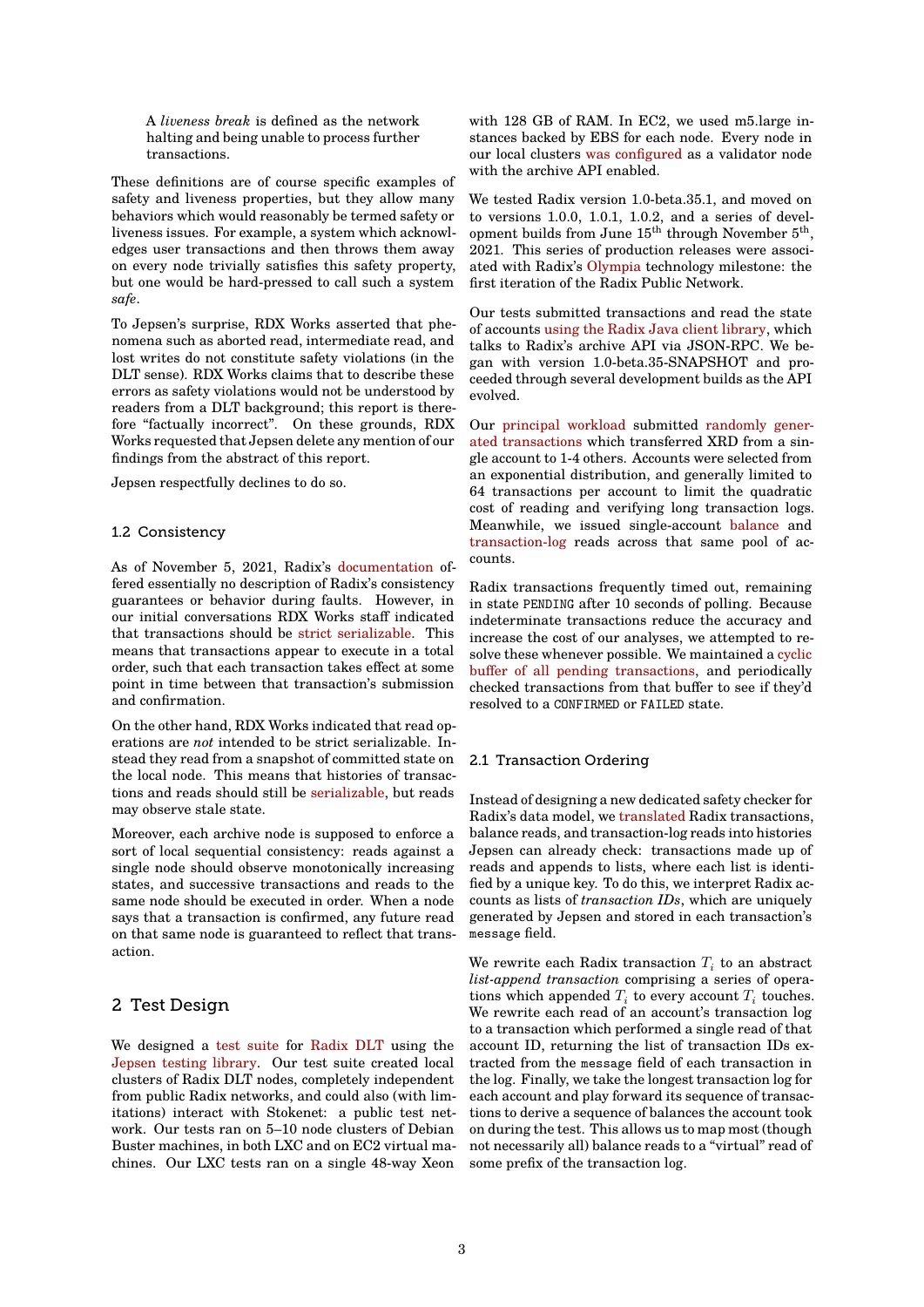

For example, in this diagram we take a Radix history involving three transactions numbered 1, 3, and 4. Transaction 1 transfers 50 XRD from account  $x$  to account  $y$ , transaction 3 transfers 30 XRD from  $y$  to  $x$ , and transaction 4 transfers 10 XRD from  $z$  to  $x$ . An early read of  $x$ 's transaction log shows transaction 1, and a second read shows transactions 1, 3, and 4. Finally, a read of  $x$ 's balance shows 80 XRD.

Transfers and transaction-log reads are directly translated to list-append transactions. Transaction 1 is rewritten as a list-append transaction which appends 1 (the transaction ID) to keys  $x$  and  $y$  (the two accounts involved). The transaction-log read of transactions 1, 3, and 4 becomes a list-append read of key  $x$ , returning the list [1 3 4].

To analyze balance reads of account  $x$ , we take the longest transaction  $\log$  for  $x$  and simulate the effects of applying each of those transactions to  $x$  in turn. Knowing the initial balance of  $x$  is 100 XRD, we obtain successive balances of 50, 80, and 90 XRD by applying transactions 1, 3, and 4.

We then examine the balance read of  $x = 80$  XRD. Since 80 appears only once in the computed series of balances, we know that this balance read should have observed the state of  $x$  resulting from applying transaction 1, then 3. We translate this transaction to a list-append read of  $x$  returning  $[1 3]$ .

There were some additional subtleties here. Each transaction costs a fee which is destroyed as a part of execution—we recorded fees as a part of transaction submission and took them into account when computing balances. Because Radix histories with reads are only serializable rather than strict serializable, we could fail to observe some transactions which actually executed. Furthermore, not all balances may have been uniquely resolvable to specific transactions. However, these ambiguities did not prevent our inference from being sound—they only reduced completeness. In general, only a handful of unobserved or ambiguous transactions occur during a test.

With transactions encoded as appends and reads of lists, we use Elle to check that the resulting history is serializable. We additionally construct a graph of real-time dependency edges between non-concurrent transactions: if  $T_1$  is confirmed before  $T_2$  is submitted,  $T_1$  must precede  $T_2$  in the serialization order. We also compute dependencies between all non-concurrent operations on a single node: this allows us to check (for example) that two reads against node n1 observe logically increasing states of the system. Elle then merges these dependency graphs together, along with inferred read-write, write-write, and write-read dependencies derived from transaction structure, and looks for cycles in the resulting graph. Each cycle corresponds to a consistency anomaly.

### 2.2 Additional Checks

[Projecting transactions into list-ap](https://pmg.csail.mit.edu/papers/icde00.pdf)pend operations allows us to check for aborted reads, transaction ordering, etc. However, this projection focuses primarily on ordering, and mostly ignores the semantic meaning of transfers and account balances. We therefore complement our list-append checker with additional safety checks. For instance, we verify that transactions are faithfully represented in transaction logs: they have the same number of operations as the transactions which were submitted, they interact with the same accounts, transfer the same amounts, and so on. We compute the set of all possible balances [for each account](https://github.com/jepsen-io/radix-dlt/blob/e599477376ea4b8a6b0c86368d28dc4efb447b8f/src/jepsen/radix_dlt/checker.clj#L473-L502) [over time, and make s](https://github.com/jepsen-io/radix-dlt/blob/e599477376ea4b8a6b0c86368d28dc4efb447b8f/src/jepsen/radix_dlt/checker.clj#L473-L502)ure that balance reads always observe some plausible amount. We check to make sure that account balances (both via balance reads and those implied by transaction logs) never become negative.

# 2.3 Raw Reads

[To d](https://github.com/jepsen-io/radix-dlt/blob/e599477376ea4b8a6b0c86368d28dc4efb447b8f/src/jepsen/radix_dlt/checker.clj#L403-L430)istinguish between issues in the underlying transaction log versus those in the per-account indices derived from that log, RDX Works team members added an API for querying the raw transaction log directly. Our tests integrated that API and verified that the raw transaction log was consistent with submitted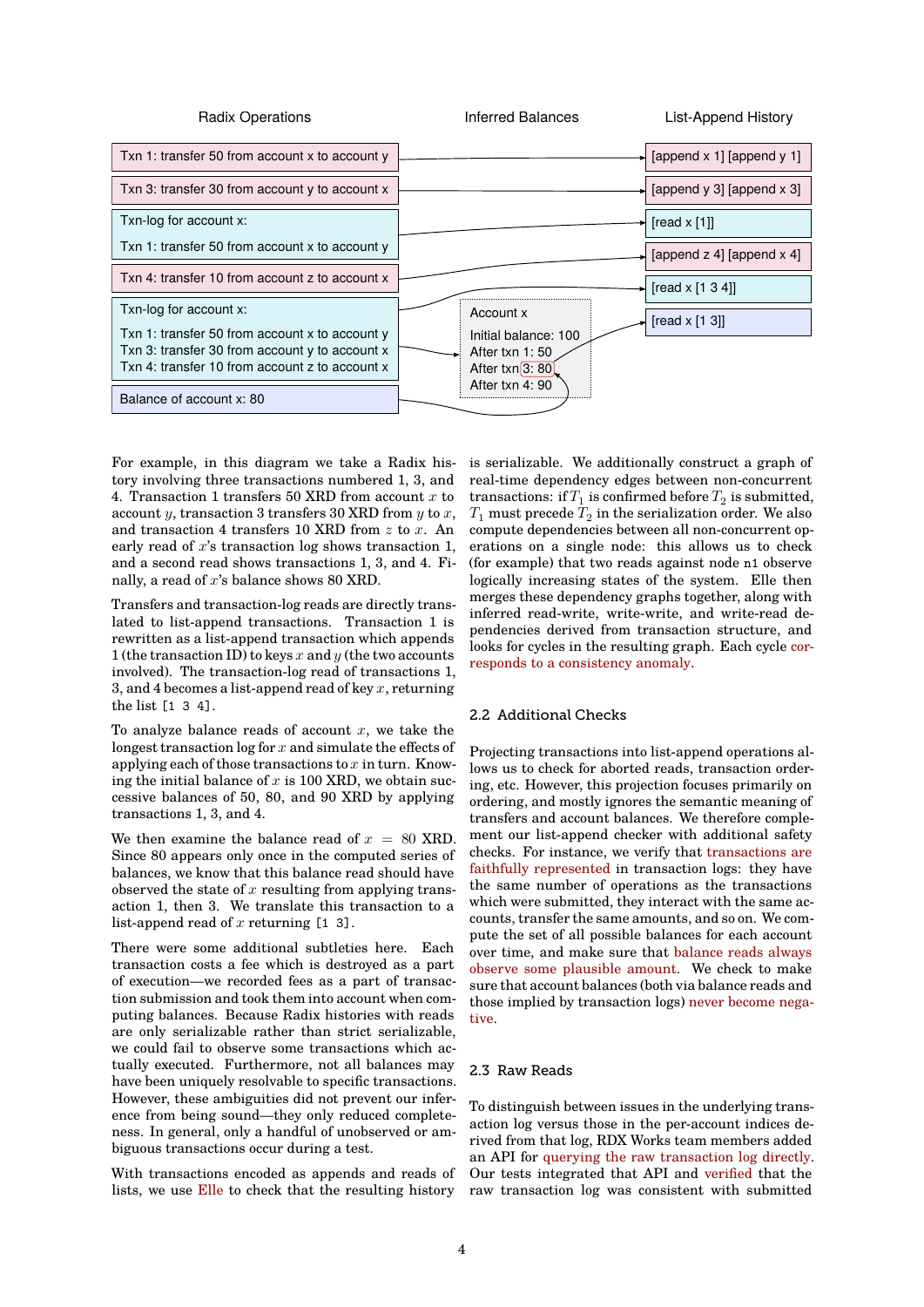transactions, exhibited a total order, etc. We also projected the raw transaction log into per-account logs, and used that information as a part of our transaction ordering inference.

We added similar support for a testing-only API which exposed the raw balances of accounts.

#### 2.4 Faults

Throughout our tests we injected a variety of faults into our clusters, including process crashes, process pauses, network partitions, clock errors, and membership changes.

Membership changes were partic[ularly tricky: the](https://github.com/jepsen-io/radix-dlt/blob/e599477376ea4b8a6b0c86368d28dc4efb447b8f/src/jepsen/radix_dlt/nemesis.clj) membership state machine is complex, highly asynchronous, and easy to get into "stuck" states where no transactions can proceed. For example, our original tactic for removing nodes simply killed the node and deleted its data files, as might happen if a validator node caught on fire and backups of its keys were not available, or the organization running it closed down shop unexpectedly. In Radix, validators are generally expected to politely remove themselves, then remain on the network until the end of the current epoch, or ensure that fewer than 1/3 of current validators (by stake) have also removed themselves: the concurrent loss of 1/3 of validators by stake causes Radix to halt. Although we attempted to preserve a 2/3 supermajority of active stake through each membership transition, our test harness struggled with liveness breaks when nodes were removed impolitely. To address this, we introduced new membership transitions for registering and u[nregistering validators,](https://github.com/jepsen-io/radix-dlt/blob/e599477376ea4b8a6b0c86368d28dc4efb447b8f/src/jepsen/radix_dlt/nemesis.clj#L163) and had our nodes politely unregister themselves before shutting down.

In the Radix Olympia Public Network, three factors hel[p ensure liveness. First, RDX Works en](https://github.com/jepsen-io/radix-dlt/blob/e599477376ea4b8a6b0c86368d28dc4efb447b8f/src/jepsen/radix_dlt/nemesis.clj#L189-L213)courages users to stake their XRD on validators with a small stake, to prevent a few nodes from holding 1/3 of all stake. Second, validators which do not participate in rounds do not receive XRD rewards, which provides incentive for stakers to redistribute their stake away from failed validators. Third, if a network suffers the loss of more than 1/3rd of validators by stake, it can be restarted through a manual process involving political coordination.

#### 2.5 Stokenet

Due to differences in network size, latency, and workload, we suspected that issues identified in local test networks might not manifest in large-scale deployments of Radix. To that end, we adapted our test workload to run on the "Stokenet" public test network. While transaction fees limited the amount of testing

we could perform, we were able to use this mechanism to reproduce key results, such as lost updates.

#### 2.6 Mainnet

We also designed a passive checker which performed read-only queries against the Radix Olympia Public Network in order to look for traces of consistency anomalies. Our public-network checker started with a single validator account address, and used transaction log queries to traverse approximately six thousand reachable addresses and fifty thousand transactions.

We compared those transaction logs to search for cases where a transaction between accounts  $a$  and  $b$  was present in  $a$ 's log, but not in  $b$ 's log: a lost update. We also checked the status of each transaction to identify those which were in state FAILED, but which nonetheless appeared in transaction logs: aborted reads.

# 3 Results

# 3.1 Indeterminate Transactions During Normal Operation (#1)

As of summer 2021, RDX Works was aiming for a maximum transaction confirmation time of roughly five seconds, assuming the network was not overloaded. Transactions in our low-latency, five-to-ten node clusters generally took 100–1,000 ms to execute. However, even under healthy conditions a significant number of transactions took hundreds of seconds to definitively commit or fail. Consider this timeseries plot of transaction latencies during one 11-hour test run:



Even at only ~3 transactions per second, a significant number of transactions (the orange streak) timed out after 10 seconds. A few of those could eventually be resolved to a successful or failed state (see points above 10 seconds), but the time it took to resolve them increased exponentially over time.<sup>3</sup> Eventually timedout transactions failed to resolve altogether—perhaps by falling out of cache.

High latencies are frustrating for users, but in theory tolerable so long as transactions [e](#page-4-0)ventually resolve to

<span id="page-4-0"></span> $3$ Our workload maintained a circular buffer of unresolved transactions and checked transactions from that buffer incrementally throughout the test. We expect observed latencies to rise linearly with the size of the buffer—and since a good fraction of transactions *never* resolve, the buffer size should increase semi-linearly over the course of the test. This likely accounts for some of the observed increase in failed latencies above 10,000 ms, but does not explain the exponential curve. Perhaps other factors are at play.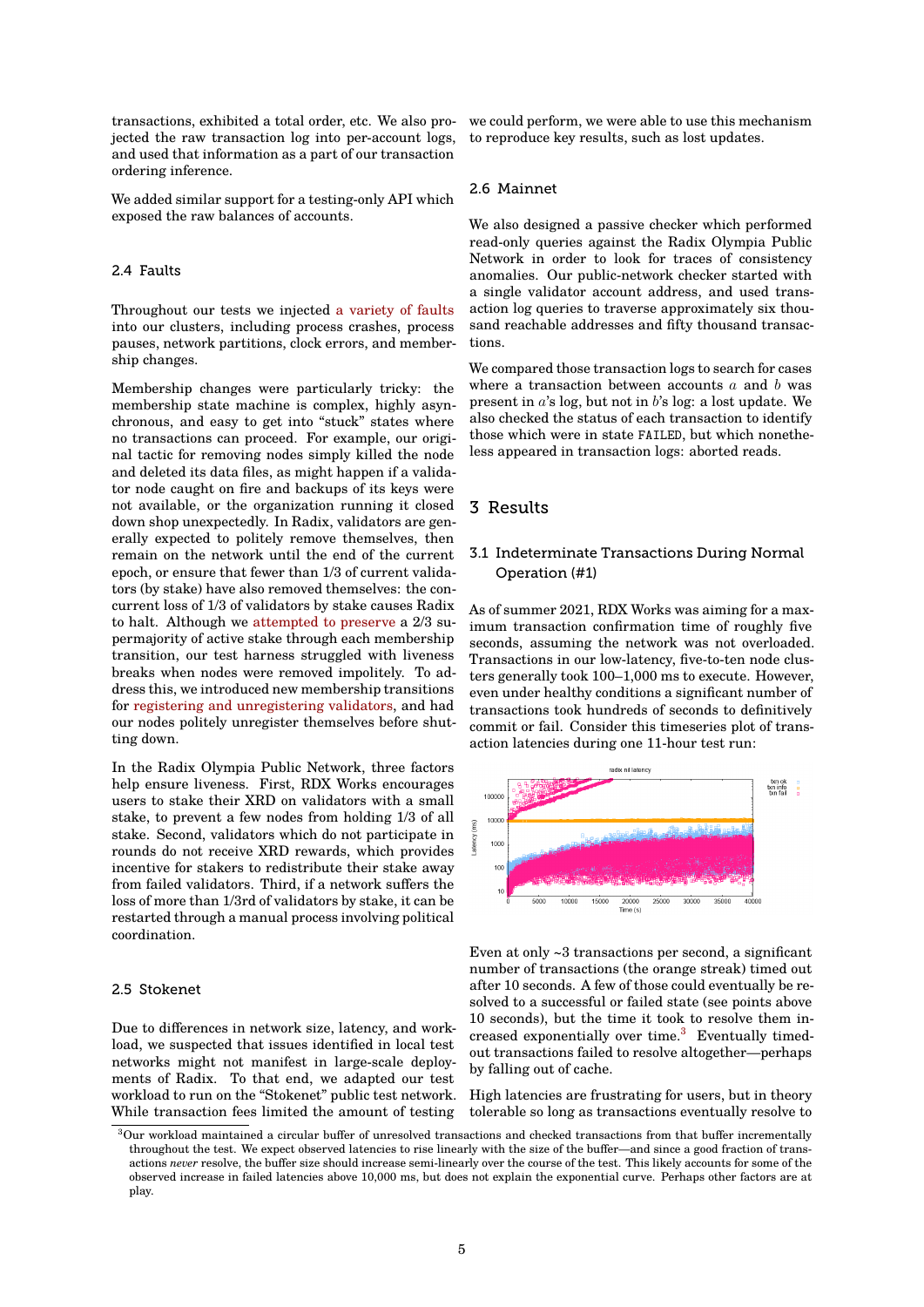a definitive state: e.g. CONFIRMED or FAILED. However, at roughly five transactions per second, approximately 5–10% of submitted transactions never resolved.

This poses a hazard for Radix users: when one submits a transaction, there is a good chance that one simply will never know whether it took place or not. Users cannot assume it committed without running the risk that it actually failed (and presumably, their payment never going through). They also cannot assume the transaction failed and resubmit their transfer request: if the transaction *did* commit, they could pay twice as much as intended. Clients could theoretically save the computed raw transaction to resubmit it on the user's behalf: using the same UTXO states should prevent double-spending. However, this assumes that the client is smart enough to save those raw transaction states, detect user retries, reliably differentiate them from intentional submission of duplicate transactions, and resubmit the saved transaction when desired.

After our work together, RDX Works replaced the archive API with a new Core API and Network Gateway. RDX Works asserts that this issue is resolved as of version 1.1.0. Since this system was developed after our testing, Jepsen has not evaluated it.

# 3.2 High Latencies During Single Faults (#2)

Another potentially surprising finding: when even a single node is unavailable due to a crash, pause, or network partition, median transaction latencies on the remaining nodes remain dramatically elevated for the duration of the fault. In our tests, a single fault in a five-node cluster with the default tuning options caused transaction latencies to rise by roughly 1.5 orders of magnitude.



The above plot shows the latency distribution of transactions over time from a test where we submitted roughly five transactions per second, while periodically isolating a single node via a network partition. Partitions are represented by shaded tan bars from 2 to 117 seconds, from 485 to 2,135 seconds, and 2,957 to 3,612 seconds. During each of these intervals, median transaction latency jumped from ~90 ms to 5–10 seconds. A good number of operations timed out after 10 seconds: Radix does this normally, but more operations time out during faults.

RDX Works believes this behavior is a consequence of Radix's consensus design. Consensus proceeds in rounds, and each round is coordinated by a single validator: the *leader*. Validators take turns being the leader, proportional to their stake. When a validator is down, the consensus rounds which that validator should have led will fail, blocking transactions from committing until the next round led by a healthy validator begins. There is presently no mechanism for detecting faulty nodes and skipping them: every time a faulty node takes a turn as the leader, the network must wait for that node to time out before proceeding to the next round.

One might expect that with five evenly-staked validators a single-node fault would cause only ~20% of transactions to experience high latencies. Instead, it appeared that a single-node fault affected almost every transaction. This could be because healthy leaders complete their rounds in a handful of milliseconds, but a faulty leader blocks consensus for several seconds before the cluster moves on to the next leader. If requests arrive uniformly over time, almost all requests will arrive during the faulty leader's round, and must wait for that round to complete before a healthy leader can process them. A single faulty node can therefore affect almost all requests!

We suspect that two factors mitigate this issue in the Radix Olympia Public Network today. First, a large pool of validators (e.g. 100 rather than 5) increases the number of rounds led by healthy nodes. Second, higher inter-node latencies increase the time it takes for each healthy round of consensus, which means a smaller fraction of requests arrive during the unhealthy round. By contrast, our test environment featured low latencies and a small pool of validators, both of which amplify the effects of single-node faults.

RDX Works also has ideas for improving latency in the future. The present leader timeout is set to a relatively conservative three seconds. In our tests, lowering this timeout to 300 milliseconds cuts the upper bound on transaction latency from 10 seconds to roughly 1 second. RDX Works may be able to reduce this time-out through an update to the Radix Olympia consensus protocol, to reduce the duration of consensus rounds led by an unavailable validator. RDX Works also reports unfinished designs for mechanisms to reduce the number of proposals a seemingly faulty leader is called upon to make by allowing a validator which is timing out to be gradually reduced to zero participation, regardless of stake. Validators could fully rejoin consensus once in good health.

# 3.3 Non-Monotonic Reads (#3)

Under normal operation, the transaction history of an account can fail to include committed transactions even when those transactions are already known to be committed by that node! For instance, consider this test run in which Jepsen process #9, talking to node n5, submitted and confirmed transaction 4 (t4), which transferred 99 XRD from account 4 to account 3.

```
{:process 9
 :type :invoke
 :f :txn
 :value {:id 4
          :from 4
```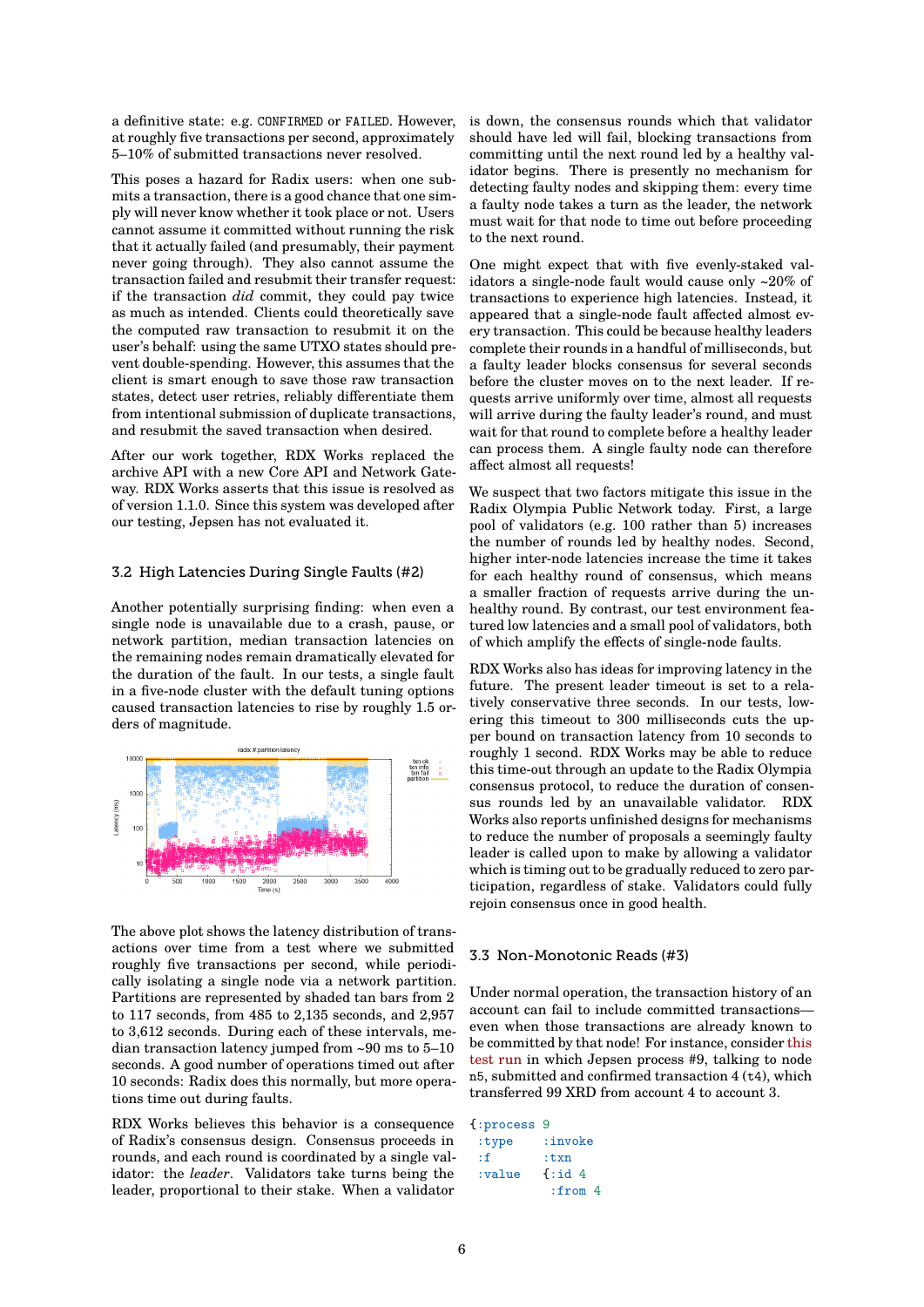```
:ops [[:transfer 4 3 99]]}
 :time 424827567
 :index 15}
{:process 9
:type :ok
:f :txn
 :value {:id 4
          :from 4
          :ops [[:transfer 4 3 99]]}
 :time 542953296
 :index 23
```
0.032 seconds after that transaction was known to be committed on n5, process 9 initiated a read of account 4's transaction history. That read returned two transactions:

```
{:f :txn-log
 :value {:account 3}
:time 575230138
 :process 9
 :type :invoke
 :index 27}
\{ : f \quad : \text{tran-log}:value {:account 3
         :txns
         [{:fee 0N
           :message nil
           :actions [...]}
          {:fee 100000000000000000N
           :message "t1"
           :actions
           [{:type :transfer
             :to "brx...wq5"
             :rri "xrd_rb1qya85pwq"
             :validator nil
             :from "brx...ahh"
             :amount 68N}]}]}
 :time 592084345
 :process 9
 :type :ok
 :index 30}
```
The first transaction affecting account 3 was an initial setup transaction and not a part of our test workload. The second transaction was a Jepsen-initiated transfer transaction labelled t1. So node n5 knew that t4 was committed, and that t4 affected account 3, but also failed to show t4 in account 3's history! This is a stale read—not only from the perspective of the cluster as a whole, but also as viewed by n5 alone. We call this a *non-monotonic read* because successive reads performed against a single node may appear to go "backwards in time": observing then un-observing the effects of a transaction.<sup>4</sup>

Our Elle-based checker renders this anomaly as a cycle involving three operations. The top operation is the read of account 3 observing only t1. The middle operation was t3, which transfer[re](#page-6-0)d funds from account 3 to account 1. Like t4, it must have logically occurred after the top read, because the top read did not observe t3: we render this as a read-write dependency labeled rw. The bottom operation is t4, which transferred funds from account 4 to account 3. We know that t4 executed after t3 thanks to a later read not shown here: since t4 overwrote t3, there is a write-write (ww) dependency between them. Finally, since the top and bottom transactions took place on the same node in strict order, there is a per-process edge (p) between them.



In our testing of 1.0-beta.35.1, 1.0.0, 1.0.1, and 1.0.2, non-monotonic reads occurred frequently in healthy clusters, but were generally no more than a quartersecond out of date.

As of version 655dad3, balance and transaction-log reads on single nodes appeared (mostly) monotonic in our tests. In version 1.1.0, RDX Works asserts that the new Network Gateway in 1.1.0 does not exhibit this behavior.

# 3.4 Missing & Extra Actions in Transaction Logs (#4)

Radix's archive transaction logs may not faithfully represent the transactions which are submitted. As of 1.0.0 (but not in 1.0-beta.35.1) the transaction log always eliminates transfers from an account to itself. Moreover, Radix archive nodes would occasionally insert actions into transactions with type UNKNOWN and no values for the from, to, validator, rri, or amount field. For example, consider this transaction as it was submitted to Radix:

```
{:message "t53265"
 :actions [{:type :transfer
            :from 2902
            :to 2901
            :amount 300000000000000000N
            :rri "xrd_dr1qyrs8qwl"}
           {:type :transfer
            :from 2902
```
<span id="page-6-0"></span><sup>4</sup>Technically this example is a violation of read-your-writes, if one interprets the transaction as a write, rather than a read. Even more technically it *is* a violation of monotonic read, since the "transaction" operation actually had two parts: submitting the transaction, then reading to see if it was confirmed.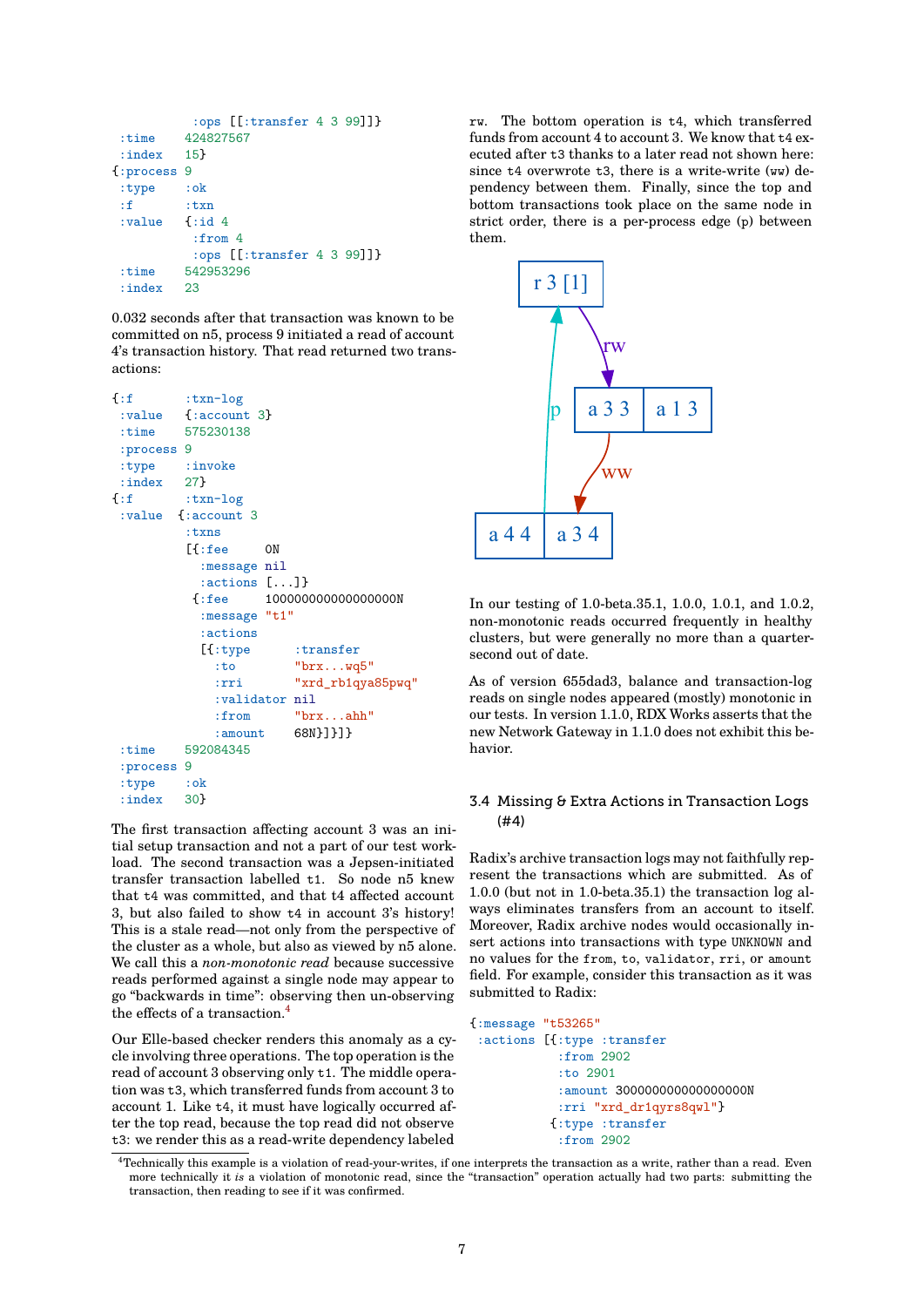:to 2901 :amount 8400000000000000000N :rri "xrd\_dr1qyrs8qwl"}]}

… versus that same transaction's representation in the archive transaction log:

```
{:fee 177200000000000000
 :message "t53265"
 :actions [{:amount 300000000000000000
            :validator nil
            :type :transfer
            :rri "xrd_dr1qyrs8qwl"
            :from 2902
            :to 2901}
           {:amount 8400000000000000000
            :validator nil
            :type :transfer
            :rri "xrd_dr1qyrs8qwl"
            :from 2902
            :to 2901}
           {:amount nil
            :validator nil
            :type :unknown
            :rri nil
            :from nil
            :to nil}]}
```
Transaction 53265 somehow gained an extra unknown action. This behavior occurred in healthy clusters running version 1.0.0, but was (initially) relatively infrequent. In recent development builds, we observed these anomalies in up to  $~50\%$  of submitted transactions.

Both the omission of self-transfers and the insertion of spurious unknown actions seem like relatively minor problems: self-transfers don't (by definition) affect the overall balance of an account, and the unknown actions don't either. However, this could be surprising for Radix users who expected to see the transactions they originally submitted.

The omission of self-transfers is a consequence of how Radix's archive subsystem interpreted unspent transaction outputs: the encoding of self-transfers in Radix's ledger makes them indistinguishable from "getting change back" from another transfer. Radix is unsure why the archive API inserts spurious unknown actions into transaction logs.

These questions are largely moot: RDX Works has removed the archive subsystem altogether in version 1.1.0. The Network Gateway now infers the structure of actions in transaction logs from Radix's ledger.

# 3.5 Premature Commits in Development Builds (#5)

The unreleased development build 48461c4 dramatically improved Radix latencies—but also exhibited a new class of anomaly: the write order of transactions could be contrary to the real-time order in which they were submitted. These issues manifested within minutes in healthy clusters, and were exemplified by cycles like the following:



Here transaction 5581 was confirmed 9 milliseconds before transaction 5582 was even submitted: we have a real-time (rt) edge from 5581 to 5582. However, later reads of the raw transaction log returned values like (... 5577 5579 5582 5581), which tells us that 5582 committed before 5581: a write-write (ww) dependency. Transactions in Radix were supposed to be strict serializable, which means they should appear to take effect in an order consistent with the realtime order in which they were submitted. However, transaction 5582 took effect before 5581, even though 5581 [was \(apparently\) c](https://jepsen.io/consistency/models/strict-serializable)ommitted before 5582 even began!

We also frequently observed cases in version 48461c4 where two transactions which conflicted with one another would both appear to commit. This allowed a form of double-spend attack: Alexis could pay Brendan \$1,000 for a laptop using Radix, and both Alexis and Brendan would see that payment transaction as committed in Radix.<sup>5</sup> Brendan would then ship Alexis the laptop. Contemporaneously, Alexis could stash their en[tire \(pre-payment\) ac](https://nvlpubs.nist.gov/nistpubs/ir/2018/NIST.IR.8202.pdf)count balance in another account they controlled. If the stash transaction committed, Alexis woul[d](#page-7-0) retain all their money *and* get a free laptop.

We wrote a test workload to perform this attack and found that frequently, both spend and stash transactions would be successfully confirmed—even though at most one could have possibly succeeded. Spend and stash transactions could be conducted concurrently, or the stash could be executed strictly after the payment was confirmed, or vice-versa. All approaches allowed double-spend, but the most successful approach was to submit the stash transaction first—doing so allowed roughly 8% of payments to appear to succeed, but for Alexis to actually keep their money.

[Both of these](http://jepsen.io.s3.amazonaws.com/analyses/radix-dlt-1.0-beta.35.1/20210819T082406.000-0400.zip) problems stemmed from a bu[g in the](http://jepsen.io.s3.amazonaws.com/analyses/radix-dlt-1.0-beta.35.1/20210819T082406.000-0400.zip) transaction status service which returned CONFIRMED for pending transactions, not just confirmed transactions. This allowed transactions to be reported as confirmed before their actual commit time (causing [G0-real-time\) and for tran](https://github.com/radixdlt/radixdlt/commit/350ac777a09452a636839d4ffb3267eba0a57b52)sactions to be [reported as](https://github.com/radixdlt/radixdlt/commit/350ac777a09452a636839d4ffb3267eba0a57b52)

<span id="page-7-0"></span> $5RDX$  Works clarified that while this phenomenon involves a user spending the same coins in two different transactions, and both transactions appearing to succeed, it does not satisfy their definition of a double-spend. RDX Works would prefer to discuss double-spend only in the context of internal ledger state, rather than the consensus system made up of Radix nodes and clients together.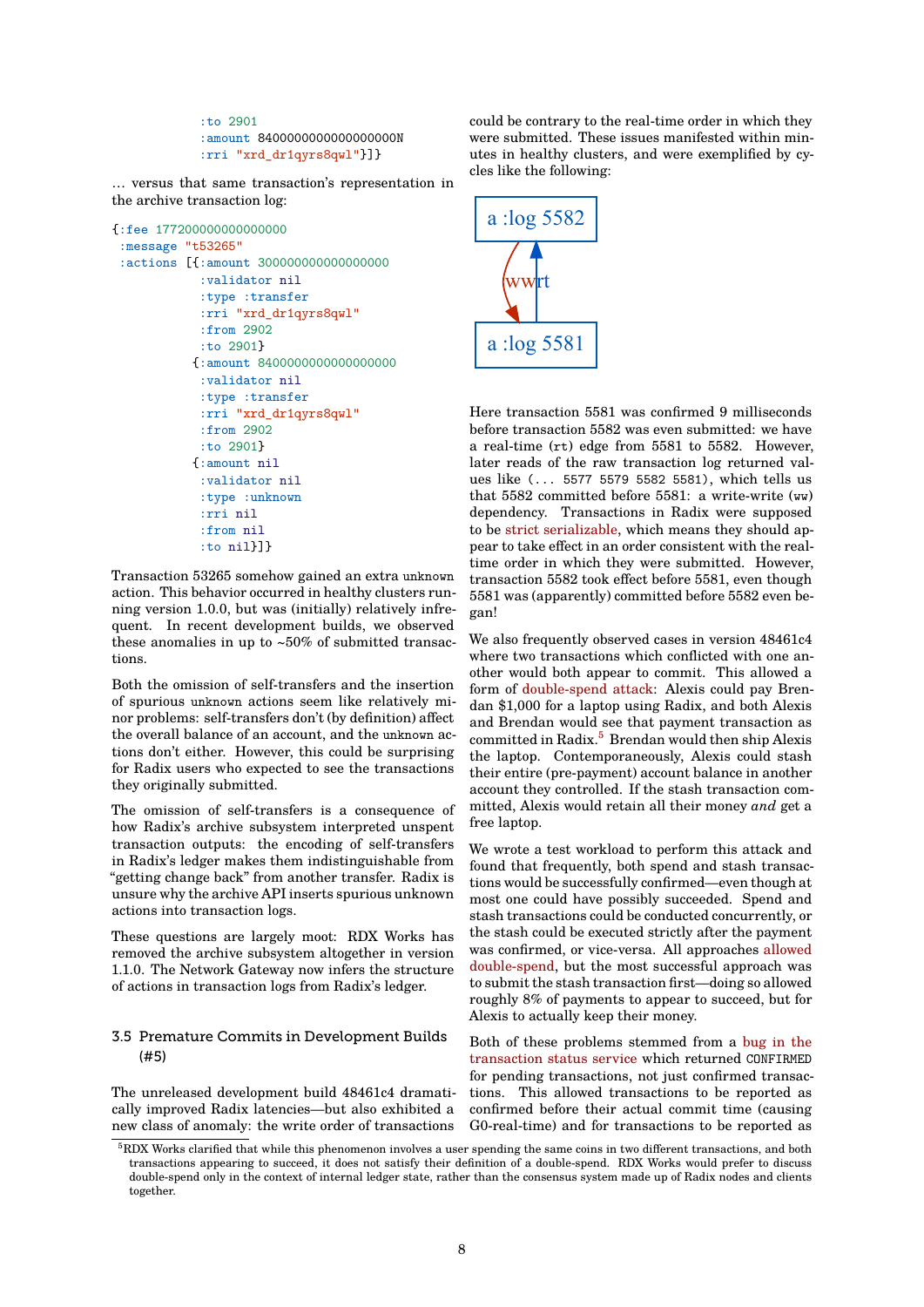confirmed when they would later go on to fail. That bug was patched in 350ac77, which appears to have resolved the issue and returned commit latencies to their previous range. Version 48461c4 never made it into a release, and users should not have been affected.

# 3.6 Committed Transactions Could Have Status **FAILED** (#6)

Under normal operation without faults, transactions with status FAILED could actually be committed. In this test run with no faults, a cluster of transactions were reported as FAILED but were actually visible in the transaction log. Here is transaction 10750, which had status FAILED…

```
{:time 927331078170
:process 886
:type :fail
:f :txn
:value {:id 10750
         :from 570
         :ops [...]
         :txn-id "c33...6d9"
         :fee 162600000000000000N}
:index 54689}
```
… but also appeared in subsequent reads of the transaction log!

```
{:time 928355977217
:process 12
 :type :ok
 :f :txn-log
 :value
{:account 570
  :txns
  \lceil \ldots \rceil{:fee 162600000000000000N
    :message "t10750"
    :actions [...]}]}
 :index 54743}}
```
This applied both to the archive API and the raw transaction logs. Version 1.0.0 was affected; 1.0.1 and 1.0.2 were likely susceptible as well. Since failed transactions were visible to reads, this anomaly is akin to phenomenon G1a: aborted read.

This issue was reproducible in our test clusters with as few as 1.5 transactions per second. It also occurred in the Radix Olympia Public Network. For example, transaction 50c46b1, submitted on October 1 2021, appeared in the transaction logs for both involved accounts. However, its transaction state on October 1 (read after observing that transaction in account logs) was FAILED. Two days later, on October 3rd, its state flipped to [CONFIRMED](https://explorer.radixdlt.com/#/transactions/50c46b111ba2f3e2d53a4399486ed0ad0f0c6e91dccce3e161d118d8346df347).

On October 4th we ran our public[-netw](https://explorer.radixdlt.com/#/accounts/rdx1qspg0e9d6mqplasehhhrrh3a5xsnhy8y0w3d25rc4j0fhuqf7ldsa2q8tuvcj)[ork chec](https://explorer.radixdlt.com/#/accounts/rdx1qspghqm82jgvkjy8tpq3zqggxdtwkp22spnhqy6u7ugjqfu62my42yc32xvqx)ker again and found *four* apparently-failed-but-actuallycommitted transactions (6ebb247, 8d05488, ab8a78a, and 5428543) submitted in a ten-minute window; all had status FAILED roughly an hour after submission, but flipped to CONFIRMED shortly thereafter. A fifth committed transaction (e563bad) persisted in state FAILED for several hours.

RDX Works suspects this issue occurred when a transaction committed normally but had been gossipped to other nodes' mempools; [if those n](https://explorer.radixdlt.com/#/transactions/e563bad72d2e14486d82d6f7e55f7ca8152c2a9ec10e9c77ca2ae1f3e865ba31)odes then gossiped the transaction *back* to the original node, that node would recognize that the transaction had already committed and reject the gossip message. Concluding the transaction was rejected, Radix would then overwrite the transaction's status to flag it as FAILED. When the transaction later fell out of cache, subsequent reads would query the log directly, and observe its state as CONFIRMED.

This issue was initially resolved in 48461c4. RDX Works asserts it does not appear in version 1.1.0's Network Gateway service either.

#### 3.7 Missing Transactions (#7)

Under normal operation, committed transactions may fail to appear in transaction logs. A validator will insist that the transaction is confirmed, and the balances of involved accounts will change, but some (but not necessarily all!) of those accounts' transaction logs will never contain the transaction. For example, consider this test run, in which transaction-log reads of account 4 all began with the following:<sup>6</sup>

```
{:account 4
 :txns
 [...
  {:message "t0"
   :actions
   [{:type :transfer
     :from 1, :to 4, :amount 46N}]}
  {:message "t8"
   :actions
   [{:type :transfer
     :from 1, :to 4, :amount 36N}]}
  {:message "t10"
   :actions
   [{:type :transfer
     :from 4, :to 1, :amount 1N}
    {:type :transfer
     :from 4, :to 5, :amount 28N}]}
  {:message "t12"
   :actions
   [{:type :transfer
     :from 4, :to 4, :amount 85N}
    {:type :transfer
     :from 4, :to 4, :amount 7N}]}
  {:message "t14"
   :actions
   [{:type :transfer
     :from 5, :to 4, :amount 43N}]}
 ...]}
```
Meanwhile, transaction logs of account 5 all began with:

 $6$ We omit the initial setup transaction, fees, validators, and RRIs (token names) in the interest of brevity.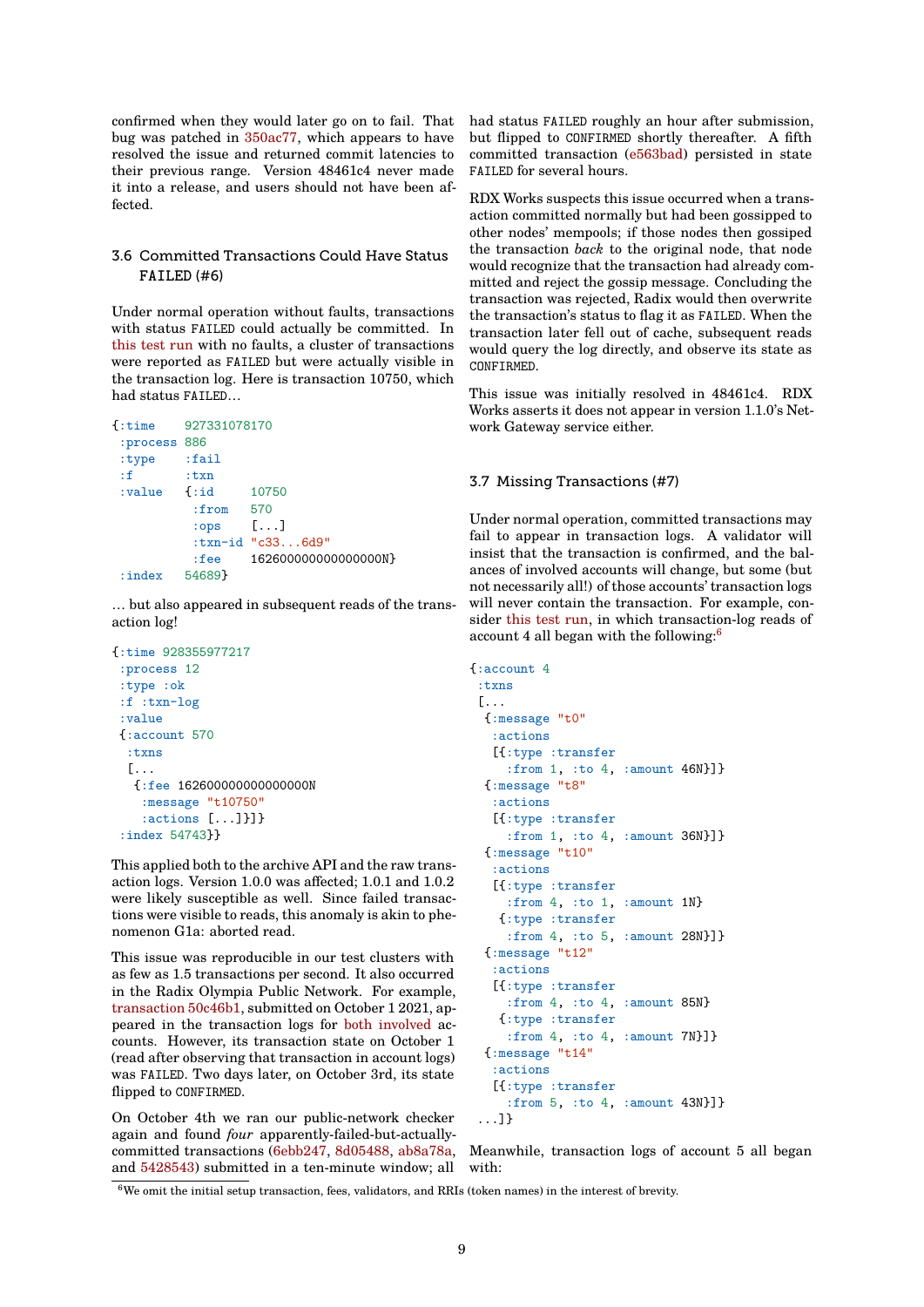```
{:account 5
 :txns
 [{:message "t4"
   :actions
   [{:type :transfer
     :from 3, :to 5, :amount 28N}]}
  {:message "t7"
   :actions
   [{:type :transfer
     :from 2, :to 5, :amount 81N}
   {:type :transfer
     :from 2, :to 5, :amount 94N}]}
  {:message "t9"
   :actions
   [{:type :transfer
     :from 5, :to 4, :amount 42N}]}
  {:message "t10"
   :actions
   [{:type :transfer
     :from 4, :to 1, :amount 1N}
   {:type :transfer
     :from 4, :to 5, :amount 28N}]}
  {:message "t14"
   :actions
   [{:type :transfer
     :from 5, :to 4, :amount 43N}]}]}
```
The problem here is not immediately apparent—but on closer inspection transaction 9 (t9), which transferred 42 XRD from account 5 to 4, was present in account 5's log but missing from account 4. Account 4 skips directly from t8 to t10!

If we take these transaction logs at face value, then we must conclude that on account 4 t9 must have executed after t14. It certainly can't have executed before, or it would have appeared in the log. On account 5, t9 executes directly before t10. In list-append terms, we have the following cycle:



From account 5 we know t9 (bottom) executed on account 5 before t10 (top), and it was followed by t14 (middle). However, on account 4, t14 must have executed before t9: a cycle. Since all of the edges in this cycle are write-write dependencies, this anomaly is called G0, or *write cycle*, and it implies this history violates read-uncommitted. It is also therefore not serializable.

In this particular example t9 appeared to have committed. The transaction status API claimed that t9 committed, and account 4's balance increased by 42 XRD during t9's window of execution. It could be that this issue is limited only to transaction-log reads, and the internal transactions themselves are still strict serializable.

However, even a read-only omission of a transaction has serious consequences. The balance of a Radix account, as visible to users, might not be the sum of its recorded transactions: it is possible to gain or lose tokens and not be able to explain why. Two account histories can disagree on whether a transaction took place. From an accounting perspective, this is a violation of double-ledger bookkeeping principles. Balances can also (at least according to the transaction log) become negative—withdrawing more money from an account than the account ever contained.

This problem occurred in healthy clusters running version 1.0-beta.35.1, 1.0.0, 1.0.1, 1.0.2, and numerous development builds. It affected all nodes equally—when a transaction disappeared, clients could not recover it by reading from another node. It occurred even at low throughputs: at just 0.125 transactions per second, we were able to observe dozens of "confirmed" transactions which failed to appear in some or all transaction logs. We were also able to reproduce this issue in Stokenet, Radix's public test network: even at rates as low as 1 transaction per second, 5–10% of transactions vanished [from some \(but](http://jepsen.io.s3.amazonaws.com/analyses/radix-dlt-1.0-beta.35.1/20211003T125820.000-0400.zip) not necessarily all!) account transaction logs.

At least one transaction has already gone missing from account histories in the Radix Olympia Public Network. For instance, transaction 63b8485… transferred 0.9 XRD from rdx…q96rxfx to rdx…ctcgge2. As of October 1, 2021, that transaction appeared in suq96rxfx's transaction log, but did *not* appear in ctcgge2's log.

These issues were ad[dressed by rep](https://explorer.radixdlt.com/#/accounts/rdx1qspazklduee55nkcsr6qexpphavu2cny86scz24esze3aegrr0j5suq96rxfx)[laci](https://explorer.radixdlt.com/#/transactions/63b848520727a32d9da405c2c6f8b5ec8b58cb85b675dda7e188f143655af2e6)[ng the trans](https://explorer.radixdlt.com/#/accounts/rdx1qspsgtz8wxzhs7h3m5dxz4uw0a350qp567zz4v9xgamcag8kavsxvpctcgge2)action log archive system in version 655dad3. RDX Works asserts this issue does not appear in the Network Gateway, as of version 1.1.0.

#### 3.8 Contradictory Logs (#8)

Transaction log anomalies were not limited to simple omissions. Two reads of an account's transaction log executed against a single node could contradict one another. For example, take this test run where process 39, making a series of transaction-log requests to node n5, observed the following logs for account 27: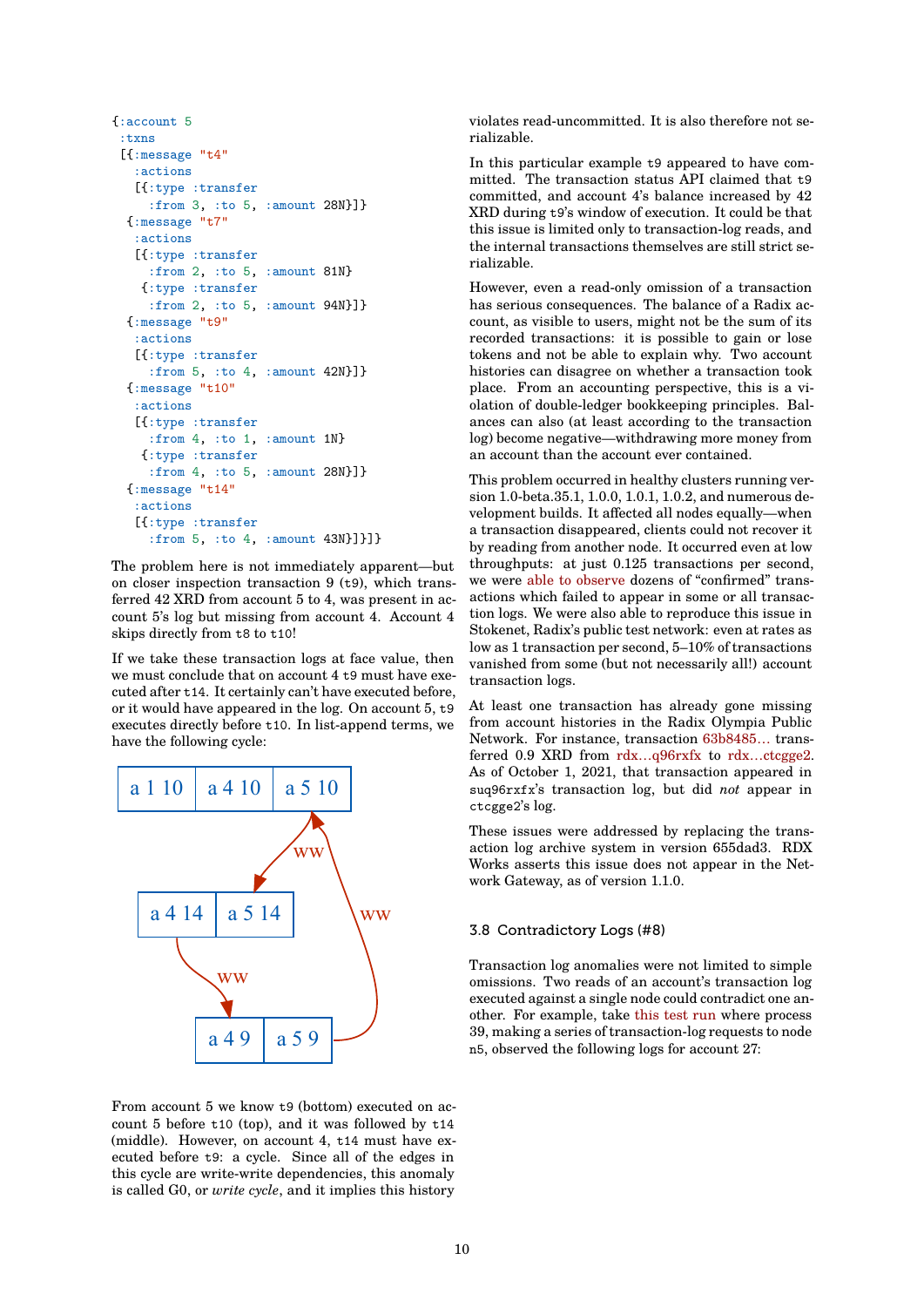| Process | Time (s) | Transaction IDs    |
|---------|----------|--------------------|
| 39      | 289.03   | $\left( \right)$   |
| 39      | 292.85   | $\left( \right)$   |
| 39      | 293.82   | $\Omega$           |
| 39      | 296.54   | (5310)             |
| 39      | 297.29   | (5310)             |
| 39      | 297.51   | (5310)             |
| 39      | 297.63   | (5310)             |
| 39      | 298.55   | (5310)             |
| 39      | 298.83   | (5310)             |
| 39      | 299.15   | (5310)             |
| 39      | 300.41   | (5310)             |
| 39      | 300.62   | (5310, 5336)       |
| 39      | 301.64   | (5310, 5334)       |
| 39      | 302.69   | (5310, 5334)       |
| 39      | 305.30   | (5310, 5334)       |
| 39      | 307.58   | (5310, 5334, 5345) |
| 39      | 307.97   | (5310, 5334, 5345) |

Transaction 5336 was briefly visible in the transaction log, then replaced by transaction 5334. This should be impossible: if transactions are only appended to the log for a given account, they should never disappear; nor should two views of the transaction log disagree about the transaction at a particular index. This is worse than simply omitting a transaction from the log!

These errors occurred in 1.0-beta.35.1 and 1.0.0, in healthy clusters under normal operation. They likely affected 1.0.1 and 1.0.2 as well. However, they appeared infrequently: roughly one in 20,000 transaction log requests. They also seemed to be transient—a transaction would appear for a single read, then immediately disappear and never be seen again. They appeared not only in the archive API's view of a single account's transactions, but also in the raw transaction log.

We don't know what caused this issue, but it was no longer reproducible as of version 655dad3. It's possible that raising the BerkeleyDB safety level (which also allowed transaction loss) resolved this problem in raw logs, and replacing the archive subsystem for transaction logs addressed its occurrence in peraccount logs.

After our work together, RDX Works completely replaced the archive node system with their new Core API/Network Gateway architecture. Transaction logs no longer exist in 1.1.0; RDX Works believes this issue no longer applies.

#### 3.9 Split-Brain Transaction Loss (#9)

In version 1.0.0, process crashes could lead some (but not all!) nodes to lose a committed transaction from the history for an account. Queries for transaction history on that node would omit that transaction, but queries against other nodes would reflect it. This state would persist indefinitely. For example consider this test run, in which reads of account 16, performed on various nodes, observed the following transaction logs:

| Node | Time | Transaction IDs                       |
|------|------|---------------------------------------|
| n1   | 72   | (264)                                 |
| n3   | 74   | (264)                                 |
| .    |      |                                       |
| n4   | 96   | (264)                                 |
| n5   | 98   | (264, 267)                            |
| .    |      |                                       |
| n5   | 127  | (264, 267, 474)                       |
| n4   | 127  | (264, 267, 474)                       |
| n5   | 128  | (264, 267, 474)                       |
| n2   | 134  | (264, 267, 474)                       |
| n1   | 134  | (264)                                 |
| n1   | 138  | (264, 474)                            |
| n4   | 138  | (264, 267, 474)                       |
| n1   | 139  | (264, 474)                            |
| n5   | 141  | (264, 267, 474)                       |
| .    |      |                                       |
| n4   | 333  | (264, 267, 474, 812, 831, 1022, 1075) |
| n1   | 335  | (264, 474, 812, 831, 1022, 1075)      |
| n5   | 339  | (264, 267, 474, 812, 831, 1022, 1075) |
| n3   | 340  | (264, 267, 474, 812, 831, 1022, 1075) |
| .    |      |                                       |
| n1   | 592  | (264, 474, 812, 831, 1022, 1075, )    |

Transaction 267 was submitted at 64 seconds, confirmed as committed by 98.95 seconds, and visible in transaction histories on nodes n2, n3, n4, and n5 beginning at 98 seconds. However, node n1 (which was killed 114 seconds into the test) never observed transaction 267—despite recording additional transactions over the next several hundred seconds.

We never identified the cause of this issue. It was initially resolved in version 655dad3 by completely rewriting the archive transaction log subsystem. RDX Works asserts that this issue is also resolved in the new Core API/Gateway design.

#### 3.10 Raw Log Write Loss On Crash (#10)

During process crashes, Radix 1.0.0's raw transaction log could lose committed transactions—even those which were universally agreed upon. For example take this test, where transaction 4643 committed between 354 and 359 seconds into the test. At 362 seconds, Jepsen killed every node in the cluster. Reads of the raw transaction log returned the following lists of tr[ansaction](http://jepsen.io.s3.amazonaws.com/analyses/radix-dlt-1.0-beta.35.1/20210805T013212.000-0400.zip)s:

| Node | Time | Transaction IDs                      |
|------|------|--------------------------------------|
| n3   | 359  | (3766, 3767, 4643)                   |
| n4   | 359  | (3766, 3767, 4643)                   |
| n2   | 359  | (3766, 3767, 4643, 4640, 4647)       |
| n2   | 359  | (3766, 3767, 4643, 4640, 4647)       |
| n1   | 359  | (3766, 3767, 4643, 4640, 4647)       |
| n5   | 359  | (3766, 3767, 4643, 4640, 4647)       |
| n3   | 359  | (3766, 3767, 4643, 4640, 4647, 4648) |
| n2   | 360  | (3766, 3767, 4643, 4640, 4647, 4648) |
| n2   | 360  | (3766, 3767, 4643, 4640, 4647, 4648) |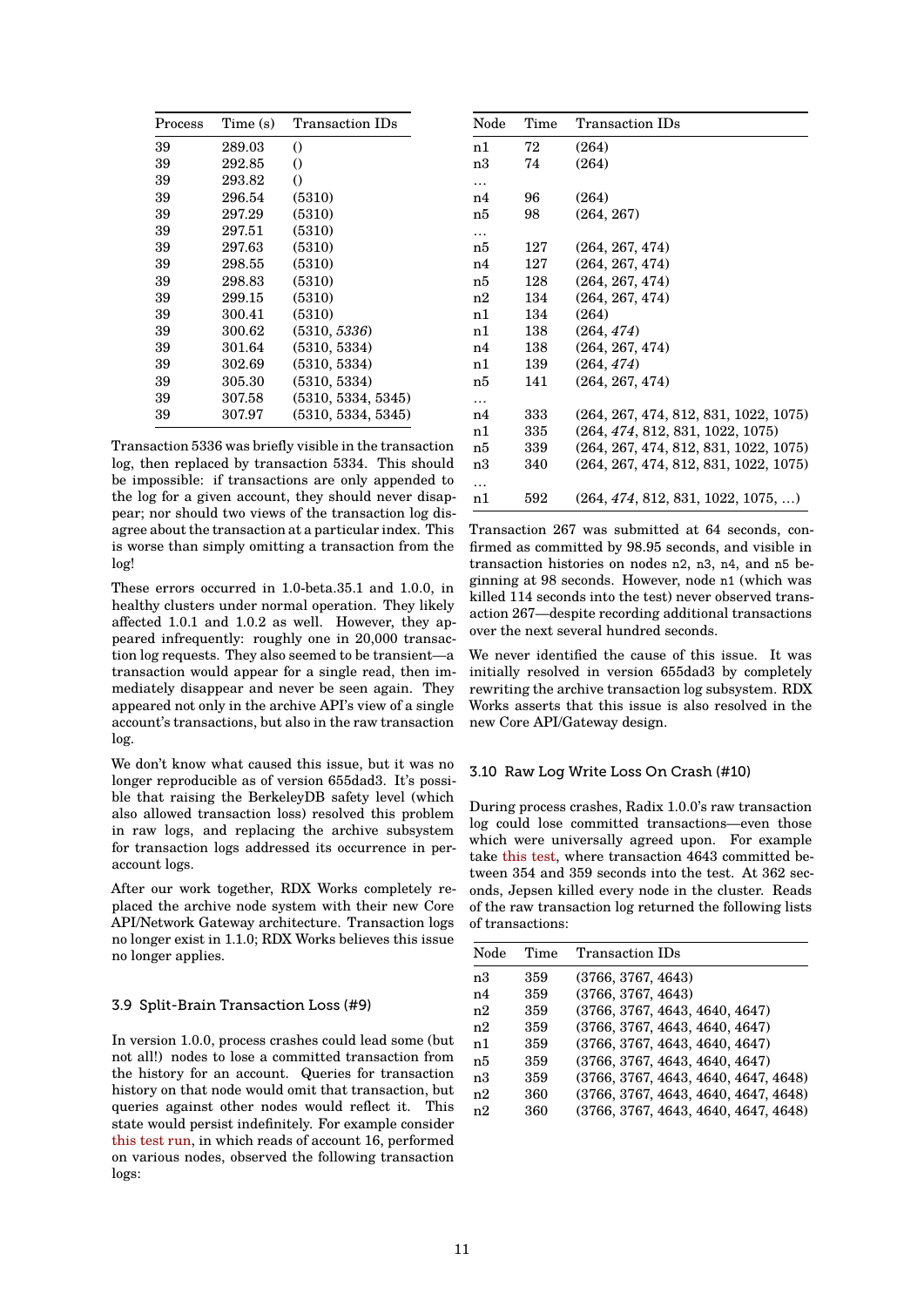n5 369 (3766, 3767) … … … n5 375 (3766, 3767, 4894, 4904, 4905)

Despite transaction t4643 being visible on every node, t4643 (along with t4640, t4647, and t4648) was lost after Jepsen killed the entire cluster. t4643 never reappeared, and Radix continued as if it had never happened.

This problem occurred only in cases where every node was killed at roughly the same time. This suggested a problem with disk persistence: perhaps validators did not actually write transactions to disk before considering them acknowledged. Indeed, RDX Works had chosen COMMIT\_NO\_SYNC when configuring the ledger's underlying BerkeleyDB storage system. Changing the durability level to COMMIT\_SYNC appears to have addressed the issue. This fix was first available in version 1.1.0.

# [3.11 Intermediate Balance Re](https://github.com/radixdlt/radixdlt/commit/704ee58fe9fefa92a2324a40d21483e96f5f4658)ads (#11)

Under normal operation, Radix regularly returned balances for accounts which did not correspond to any point in the transaction log—or indeed, to *any* combination of possible transactions. For example, consider account 52 from this test run, whose first two transactions were:<sup>7</sup>

```
{:fee 1,
 :actions ({:amount 75, :type :transfer,
            :from 51, :to 52}
           {:amount 29, :type :transfer,
            :from 51, :to 50}
           {:amount 67, :type :transfer,
            :from 51, :to 52}),
 :id 717,
 :balance 0,
 :balance' 142}
{:fee 1,
 :actions ({:amount 26, :type :transfer,
            :from 51, :to 51}
           {:amount 66, :type :transfer,
            :from 51, :to 52}
           {:amount 69, :type :transfer,
            :from 51, :to 52}
           {:amount 48, :type :transfer,
            :from 51, :to 51}),
 :id 720,
 :balance 142,
 :balance' 277}
```
No other transactions were concurrent during this time, so the only possible values account 52 could have taken on were 0 (the initial state), 142 (after transaction 717), and 277 (after transaction 720). Yet after transaction 720, a read of account 52 observed a balance of 208!

A close look at t720 reveals the problem. It began with an inferred balance of 142: the result of applying t717. It then transferred 66 XRD from account 51 to account 52, which would have resulted in a balance of 208 before moving on to transfer another 69 XRD to 52, resulting in a final balance of 277. It appears that this balance read observed a value from *partway through* t720: an intermediate read. This implies Radix was not actually read committed.

This behavior occurred regularly in healthy clusters. At just ten transactions per second, roughly one in three hundred reads observed an intermediate state. They were present in 1.0-beta.35.1 as well as 1.0.0. RDX Works initially fixed this issue in fb1bc43 by rewriting the account info storage service. RDX Works asserts that this issue is also resolved in the new Core API/Gateway design.

# [3.12 More Committed Transactions W](https://github.com/radixdlt/radixdlt/pull/486)ith Status **FAILED** (#12)

Version 655dad3 addressed many of the most frequent problems with transaction logs. However it still exhibited aborted reads in which transactions could (very rarely) have status FAILED but appear in transaction logs. For instance, consider this test run, in which transaction 4743 was submitted to node n3 at 296.27 seconds, checked on n5 at 330.65 seconds, and found to be FAILED. However, every subsequent read of account 28 included transaction 4743, [beginning at 3](http://jepsen.io.s3.amazonaws.com/analyses/radix-dlt-1.0-beta.35.1/20211006T154521.000Z.zip)31.53 seconds.

This problem appeared to be much rarer than previous aborted reads: we observed it only four times in ~20 hours of testing. Thus far it has appeared only in tests which included network partitions, or with combined process crashes and membership changes.

RDX Works did not report a cause for this issue. However, they assert the new Core API/Network Gateway architecture in version 1.1.0 resolves it.

# 3.13 More Non-Monotonic Reads (#13)

In tests of version 655dad3 with membership changes and process crashes, a pair of reads performed sequentially against a single recently-joined Radix node could observe a later state *before* an earlier state. For instance, this test run contained the following cycle:

 $7$ To make this easier to read, all amounts are divided by  $10^{17}$ .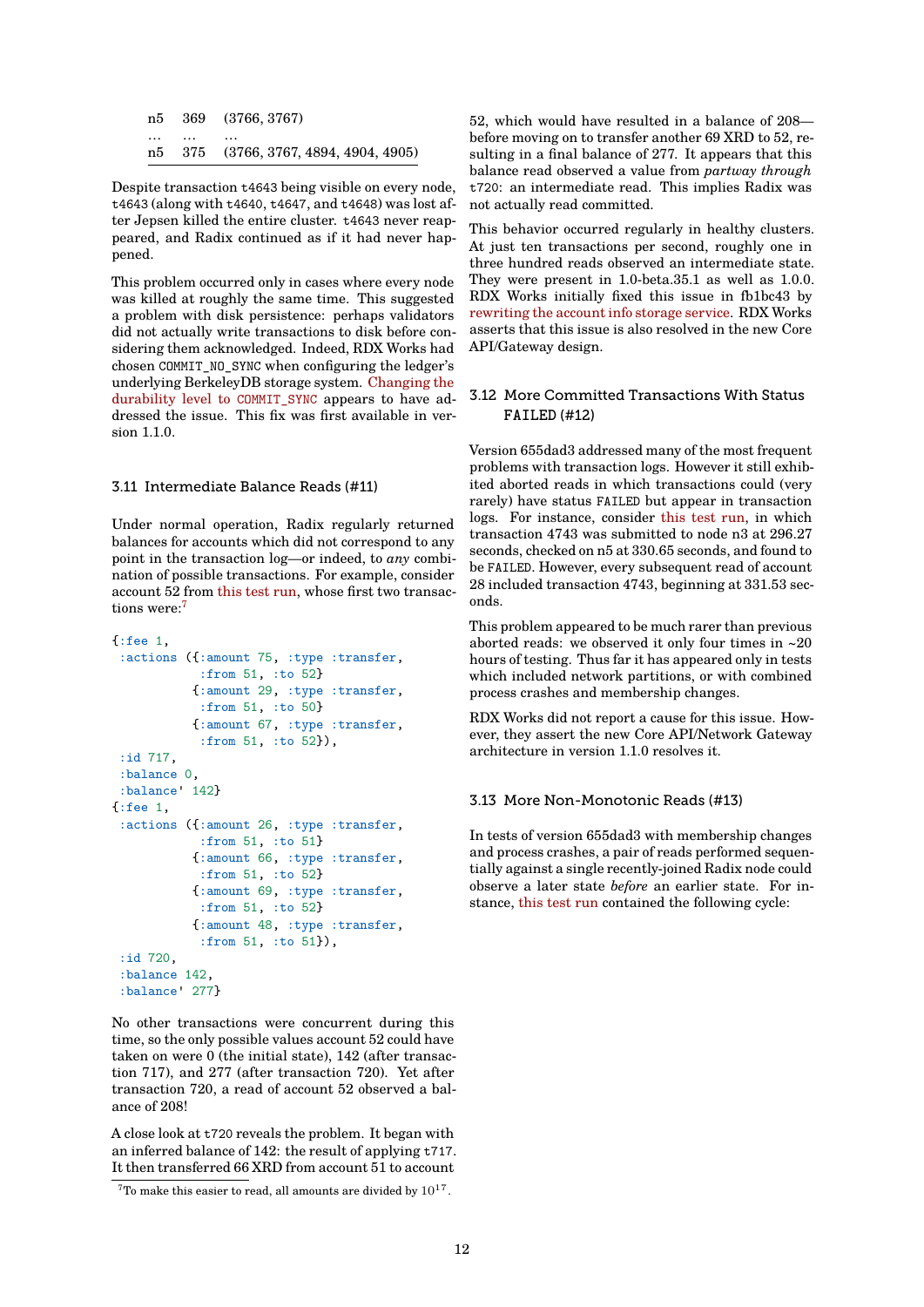

The bottom-most transaction in this cycle was a balance read of account 1, which observed a balance that could only have resulted from applying transactions 0, 3, and 52. At the top of the cycle, two subsequent transactions performed on the same node observed no balance at all for account 92, and an empty transaction log for account 14. However, that empty state of account 14 must have *preceded* transaction 52 on account 1, through a chain of read-write (rw) and writewrite (ww) dependencies. This implies that the state of this single node "went backwards" relative to the transaction-log order.

RDX Works did not report a cause for this issue. However, they assert that it does not appear in their new Core API/Network Gateway architecture, in version 1.1.0.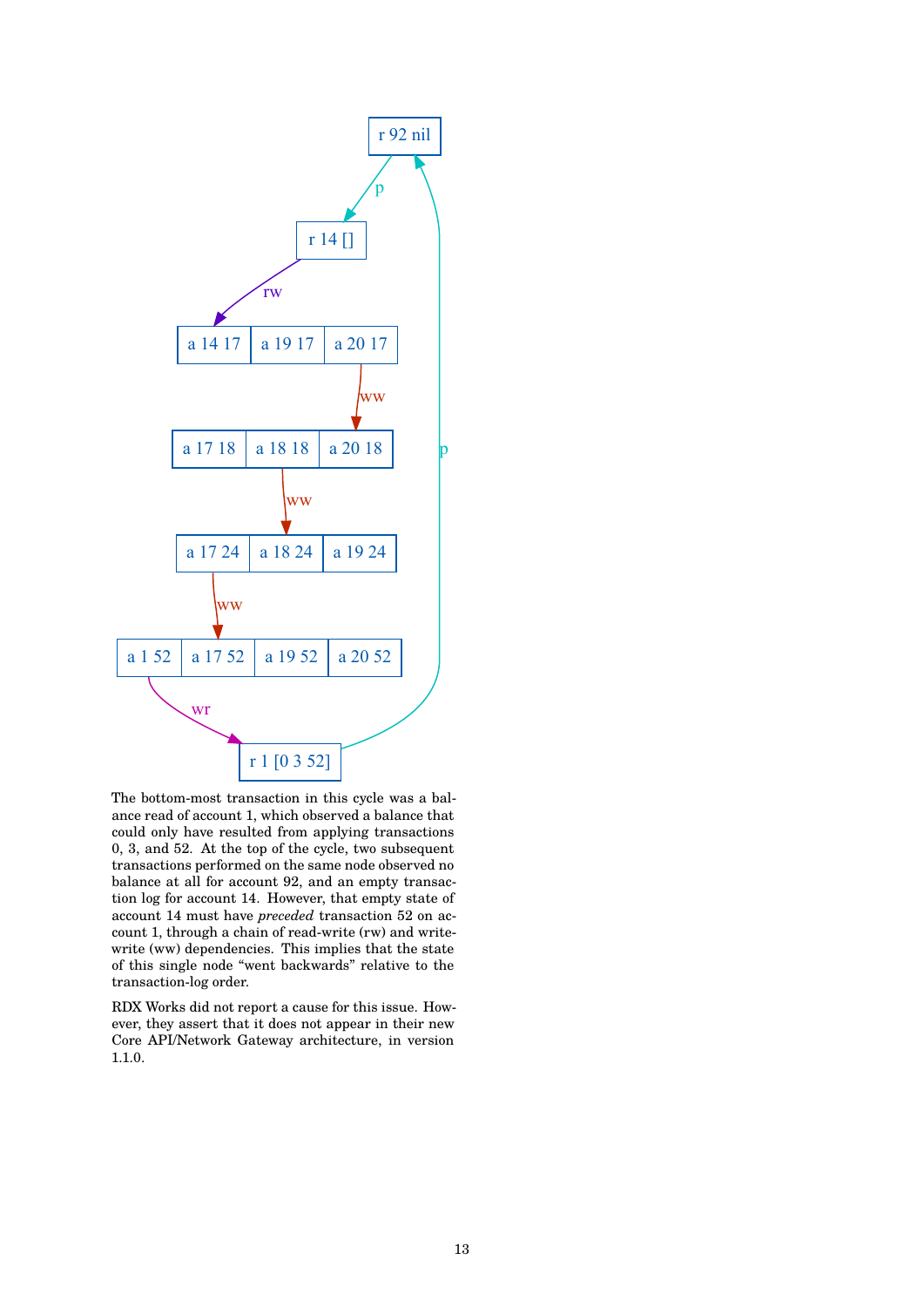| $\mathbf{N}_2$ | Summary                                            | <b>Event Required</b>          | Reported Fixed |
|----------------|----------------------------------------------------|--------------------------------|----------------|
| 1              | Indeterminate transactions during normal operation | None                           | 1.1.0          |
| $\overline{2}$ | High latencies during single faults                | Single crash, partition, etc.  | Unresolved     |
| 3              | Non-monotonic reads                                | None                           | 1.1.0          |
| 4              | Missing & extra actions in transaction logs        | None                           | 1.1.0          |
| $\overline{5}$ | Premature commits in development builds            | None                           | 350ac77        |
| 6              | Committed transactions have status FAILED          | None                           | 1.1.0          |
| 7              | Missing transactions in transaction logs           | None                           | 1.1.0          |
| 8              | Contradictory transaction logs                     | None                           | 1.1.0          |
| 9              | Split-brain transaction loss                       | Single-node crash              | 1.1.0          |
| 10             | Loss of committed transactions from raw log        | All nodes crash                | 1.1.0          |
| 11             | Intermediate balance reads                         | None                           | 1.1.0          |
| 12             | More committed transactions with status FAILED     | Network partitions             | 1.1.0          |
| 13             | More non-monotonic reads                           | Membership changes and crashes | 1.1.0          |

# 4 Discussion

RDX Works intended to offer a distributed ledger with strict-serializable transactions and per-node monotonicity. However, under normal operation, our Radix test clusters exhibited stale reads of balances and transaction logs, intermediate reads of balances, transient and long-lasting loss of transactions from account histories, and aborted reads where failed transactions could actually commit. We observed transaction loss and aborted reads in the Radix Olympia Public Network. Transaction logs failed to faithfully represent submitted transactions by omitting some actions and spuriously inserting UNKNOWN actions. Nodes could lose transactions and enter permanent split-brain in response to process crashes.

Many of these issues stemmed from the archive API's index structures, which failed to properly track the underlying ledger. However, Radix could also lose transactions from the raw ledger itself when all nodes crashed concurrently, due to an inappropriate choice of COMMIT\_NO\_SYNC as the safety level for the underlying BerkeleyDB storage system. $\frac{8}{3}$ 

In addition, we found significant liveness and performance issues. Transaction throughput peaked at  $~16$ transactions per second in five[-](#page-13-0) to ten-node clusters with near-zero latency. A significant fraction of transactions in our testing took tens or even hundreds of seconds to resolve to CONFIRMED or FAILED; far more never resolved at all. Single-node faults caused significantly elevated latencies for almost all transactions, though this behavior may be specific to our low-latency, 5–10 node test clusters.

In response to these issues, RDX Works opted to replace their archive node system with a different architecture. The updated architecture involves a split between a low-level event stream exposed by one or more Radix nodes (the *Core API*), and a new network service which consumes and aggregates Core API information, and exposes it to clients via HTTP (the *Gateway API*).

The Core API was released in Radix 1.1.0, on January 17th, 2022. The Gateway API was released with Network Gateway  $1.0.0$  on January  $20<sup>th</sup>$ ,  $2022$ . A Radix Wallet which integrated the Gateway API was released at version 1.3.0 on January  $27<sup>th</sup>$ , 2022, and an updated version of the Radix [Explorer](https://github.com/radixdlt/radixdlt/releases/tag/1.1.0) web site was [released on the same dat](https://github.com/radixdlt/radixdlt-network-gateway/releases/tag/1.0.0)e.

RDX Works asserts that as of January 27<sup>th</sup>, 2022, all identified safety issues have been fixed, liveness issues with individual tran[sactions have be](https://explorer.radixdlt.com/)en fixed, and one issue relating to performance in networks with non-participating validators remains. They also report that with multiple test passes running hundreds of thousands of transactions across multiple test networks, RDX Works is no longer able to reproduce the resolved issues. Jepsen congratulates RDX Works on these advances.

Jepsen has verified none of RDX Works's claims since the end of our testing on November  $5<sup>th</sup>$ , 2021.

# 4.1 Ordering

By design, Radix does not offer strict serializability: reads of the transaction log or balances do not go through consensus, but instead return whatever state the local node happens to have. This state could be arbitrarily stale. If a client issued queries to multiple nodes it could observe a transaction commit, then fail to see that transaction's effects; under normal operation we routinely observed stale reads. Since this is not documented, we believe it is worth stating explicitly. Users should be aware that reads from archive nodes may not reflect the most recent state of Radix. Confirmed transactions may not be visible depending on which validator one is talking to. RDX Works states that they do not believe this behavior is acceptable.

RDX Works reports the new Gateway API includes a ledger state object with all read responses. This ledger state includes the epoch, round number, and state version which the request observed. Clients can employ

<span id="page-13-0"></span> $8$ We report this fault as requiring all nodes to crash, but suspect it might actually be something like "more than  $2/3$  of validators by stake", since not all validators need participate in a consensus decision.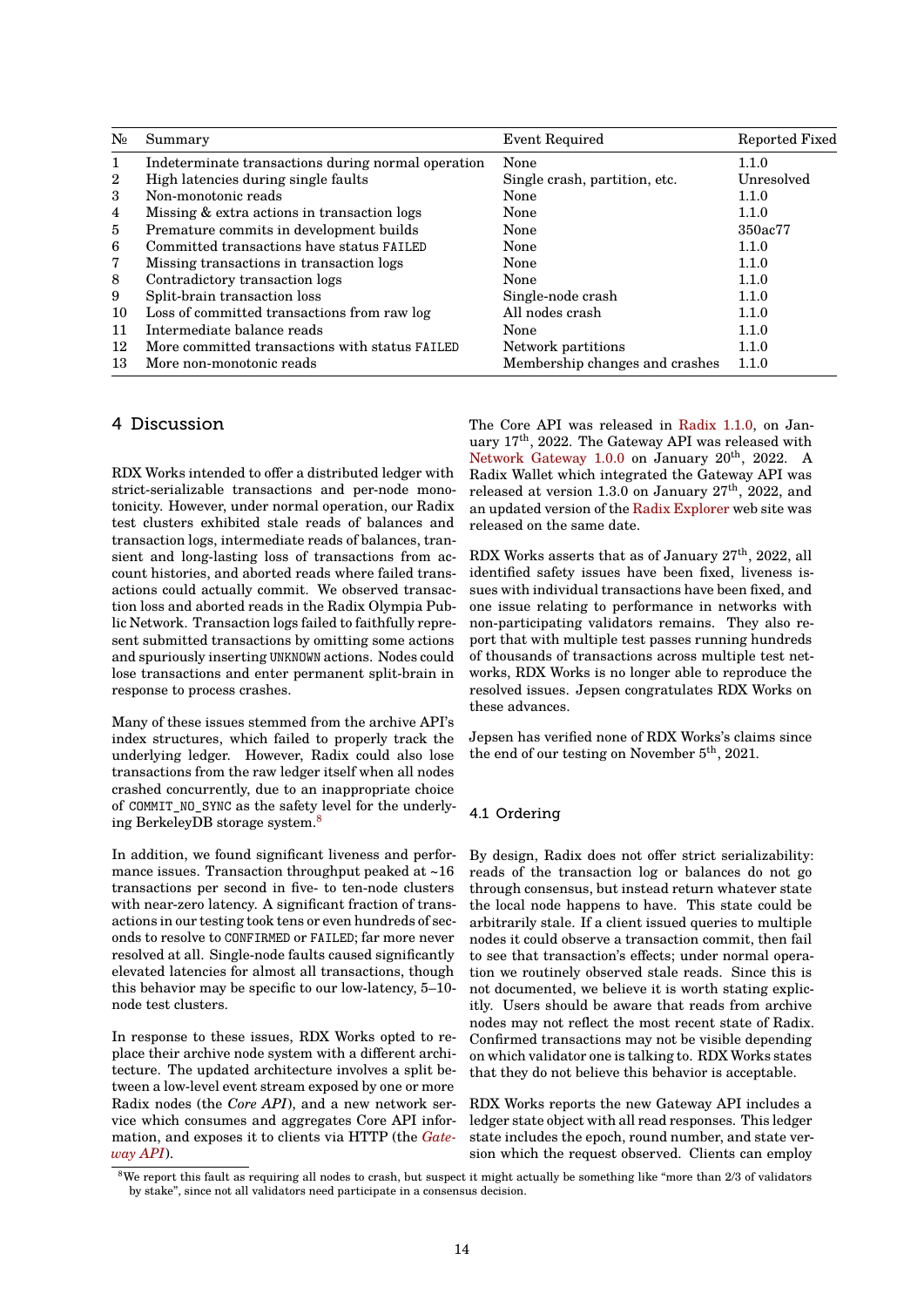these numbers as a causality token to obtain monotonic views of the ledger, even across gateways and validators. This is not sufficient to prevent stale reads in general, but Jepsen (from a cursory discussion of the feature) suspects it might be sufficient for sequential consistency—and, by extension, read your writes.

# 4.2 Performance

[As of July 2](https://jepsen.io/consistency/models/sequential)021, the Radix Oly[mpia Public Main](https://jepsen.io/consistency/models/read-your-writes)net targeted ~50 transactions per second on a globally distributed network of 100 validator nodes, with transactions confirmed on ledger generally within five seconds, so long as the network is not overloaded. In our testing with five to ten validators, transaction throughput rarely exceeded 16 transactions per second. Even request rates as low as 1 transaction per second resulted in strongly bimodal latencies: most transactions confirming or failing within ~100–1000 ms, and ~5–10% taking tens or even hundreds of seconds to resolve—or never resolving at all. We routinely observed transactions get "stuck" in a pending state for at least 11 hours.<sup>9</sup>

As of February 2nd, 2022, RDX Works assserts that the issue with some transactions taking abnormally long to process has been resolved (when the network is operating within [c](#page-14-0)apacity). Jepsen has not verified this assertion. Whenever possible, clients should cache the finalized transaction just prior to submission and save it for resubmission in the event that it does not resolve—as well as providing explicit workflows for retries. The alternative is to risk transactions never going through, or to potentially pay twice (or three times!) the required amount.

RDX Works states that they consistently observe sustained throughput of 40–50 transactions per second in globally distributed Olympia test networks, and believe that our lower observed throughput is a consequence of our testing methodology rather than the network being incapable of processing a greater throughput. In particular, RDX Works points to the fact that our test harness used Radix's Java client and HTTP APIs to construct and submit transactions from outside the network, and that these transactions might have higher contention.

RDX Works also reports they have conducted sustained stress tests using their new Core API/Network Gateway architecture, which replaced the archive API used in this test. With independent worker processes submitting transactions "far beyond network throughput capacity," RDX Works observed [a maximum trans](https://docs.radixpool.com/bleeding-edge/core-api-and-network-gateway-overview)[action latency—a far o](https://docs.radixpool.com/bleeding-edge/core-api-and-network-gateway-overview)utlier—of 81 seconds.

Most classic fault-tolerant consensus systems can handle the failure of a minority of nodes without significant impact on latencies. Radix behaved differently: in our tests, a single node failure increased latencies for almost every transaction from ~100 ms up to 5– 10 seconds. The fraction of affected requests and the magnitude of the latency increase likely depend on the number of validators and the inter-node latency. The Radix Olympia Public Network has 100 rather than 10 validators, which increases the probability that a single node is down at any time, but also increases the number of healthy consensus rounds that can occur during a single-node fault. The public network's higher inter-node latencies might also mask the impact of faults by slowing down healthy consensus rounds relative to the faulty validator timeout. Users may need to plan for latency spikes, but without long-running measurements of Radix public networks, we can't say for sure.

Jepsen typically tests systems capable of hundreds to tens of thousands of operations per second, with nominal latencies on the order of 1–100 milliseconds. Higher throughput and lower latencies generally make it possible to find more bugs: we have more chances for race conditions to occur, and finergrained temporal resolution to identify timing anomalies. Radix's low throughput and high latency may have masked safety violations. In particular, our tests required several hours to reproduce e.g. aborted read (#13). Improving Radix performance may make it possible to identify and fix bugs faster.

#### 4.3 Public Impact

We began testing Radix 1.0-beta.35.1 on June 15<sup>th</sup>, 2021. Jepsen reported significant safety issues to the RDX Works team, including missing transactions in transaction logs by June  $28<sup>th</sup>$ , intermediate balance reads by July  $6<sup>th</sup>$ , and contradictory transaction logs by July 9<sup>th</sup>. Aware that these issues occurred in healthy clusters, RDX Works chose to launch their public "Olympia" mainnet running version 1.0.0 on  $\rm{July}$   $28^{\rm{th}}.$ 

Since 1.0.0, 1.0.1, and 1.0.2 did not address any of the issues we identified, Radix users who made requests from July  $28<sup>th</sup>$ ,  $2021$  to January  $27<sup>th</sup>$ ,  $2022$  may have observed non-monotonic states on single nodes, intermediate balances, aborted reads, missing and spurious actions in transactions, inconsistency between account logs, transient or permanent loss of committed transactions, and long-lasting split-brain in which transaction logs disagree about the order of transactions. Transaction logs could appear to sum to negative balances. Transaction logs could disagree on whether a transaction happened or not. Clients could execute a transaction, see its state as CONFIRMED, observe it in account logs, then have it vanish later.

These issues were not merely theoretical: we were able to reproduce the omission of committed transactions from transaction logs on Stokenet, a Radix public test network, within seconds. Even at less than 1 transaction/sec and with no concurrency, roughly 5– 10% of our transactions went missing from transaction logs. We also passively observed both transaction

<span id="page-14-0"></span><sup>9</sup>Again, we note that Jepsen primarily evaluates distributed systems safety: our workloads are designed to create high contention on at least some accounts. This pattern may not hold true in Radix's various public networks.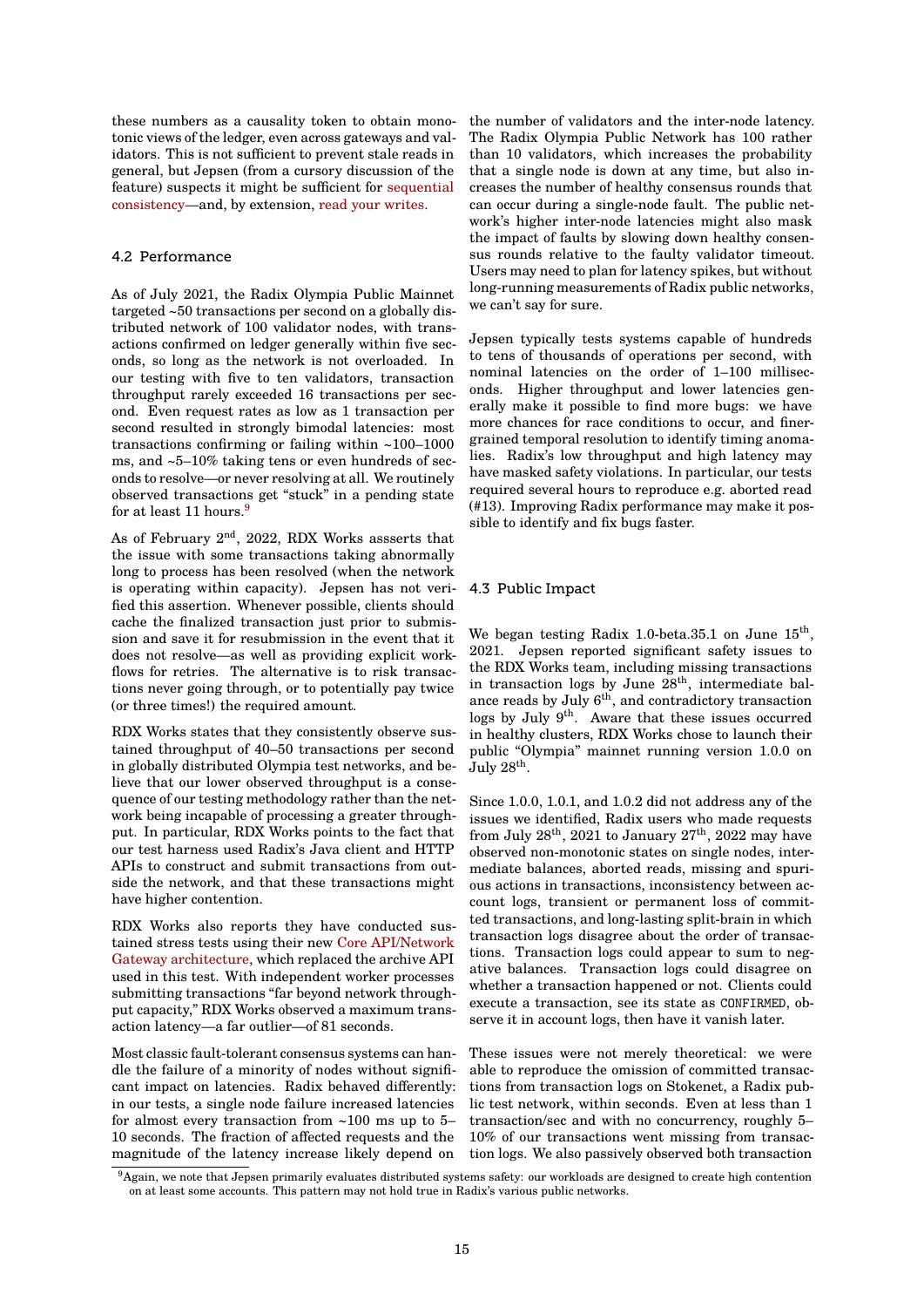loss and aborted reads in the Radix Olympia Public Network.<sup>10</sup>

RDX Works reports that during the course of our testing, RDX Works undertook their own concerted testing efforts to attempt to reproduce the identified safety issues usi[ng](#page-15-0) the Radix Wallet, and were unable to do so. They were able to reproduce them when submitting transactions programmatically, at "the fastest possible speed".

RDX Works's [position is tha](https://wallet.radixdlt.com/)t adversarial actions are extraordinarily common on public ledgers, both in the forms of technical and social engineering attacks. Given their inability to reproduce issues from within the Radix Wallet, they determined that the risk of harm to the end user was greater if any disclosure was made ahead of a fix being successfully implemented, tested, and deployed.

Bitfinex, the first exchange to integrate with the Radix Olympia Public Network, and the sole known candidate for expected high-rate usage, enabled the purchase and sale of XRD on August 23rd, 2021. RDX Works reports that Bitfinex was made aware of the aborted read issue prior to launch, and adjusted their use profile to avoid it.

Jepsen asked whether the[se issues might h](https://www.bitfinex.com/posts/688)ave affected transactions processed through the Instabridge Ethereum-Radix bridge. RDX Works relays that Metaverse Ltd examined Instabridge system records to search for cases where a submitted transaction appeared to fail but was later recorded as successful. No such cases were found. Instabridge does n[ot automati](https://www.instabridge.io/)cally retry in the case of failure, so RDX Works believes there is no chance of such an event being "hidden" by a successful retry.

RDX Works asserts that the Network Gateway (which is now in use by the Radix Wallet and Explorer) provides an accurate view to clients of network state, including accurate transaction histories for all accounts which may have had incorrect information reported by the preceding archive node system.

Our collaboration concluded on November 5<sup>th</sup>, 2021. RDX Works declined to inform the public of these occurrences until the release of this report on February  $5^{\rm th}, 2022.$ 

#### 4.4 Future Work

The RDX Works team plans to continue work towards their language for smart contracts (Scrypto) and sharded consensus implementation (Cerberus). Future testing could investigate Scrypto semantics and verify that Cerberus provides the same ordering guarantees as the current (non-sharded) HotStuff consensus system.

Our testing with membership changes was limited in scope: while our fault injection system added, registered, staked, unregistered, and removed nodes, the

asynchronous nature of Radix's cluster view, the complexity of the membership state machine and the lack of guardrails within Radix to prevent (e.g.) unregistering *every* validator from the system meant that tests with membership changes tended to render the cluster unusable after a few dozen transitions—despite attempting to preserve a 2/3 majority of stake. While sufficient for basic testing, further work could improve the robustness of the membership fault scheduler.

The performance issues we identified in local testing suggest the need for ongoing monitoring of Radix Public Network latencies and transaction outcomes. In particular, it would be helpful to know how the failure of a single production Radix validator impacts user-facing latencies, the distribution of finality times, and what fraction of submitted transactions can be expected to get stuck in an indeterminate state indefinitely.

As typical for Jepsen reports, our work here focused on accidental faults: partitions, crashes, pauses, etc. Jepsen has not evaluated the robustness of Radix against malicious attackers. Future work might include writing intentionally malicious versions of the Radix validator and verifying that safety properties hold regardless.

# 4.5 Toward a Culture of Safety

These findings suggest important questions for the cryptocurrency, blockchain, and distributed ledger (DLT) community. What are distributed ledgers supposed to *do* in terms of safety properties? What do they actually do? Where should we measure them? And what do users expect, anyway? These questions (and Jepsen's suggestions) are hardly novel, but we present them in the hopes that they might prove a helpful jumping-off point for DLT engineers, marketers, and community members.

First, Jepsen believes distributed ledgers—like all distributed systems—might benefit from publishing more formal descriptions of their consistency semantics. For ledgers powered by consensus a range of powerful consistency models are possible. A DLT could opt for strict serializability, which ensures a global real-time order of all operations. Or serializability, which ensures only a total order regardless of realtime. There are concrete benefits to each: strict serializabil[ity ensures that user](https://jepsen.io/consistency)s must immediately observe any con[firmed transaction, w](https://jepsen.io/consistency/models/strict-serializable)hereas serializability allows much faster (but stale!) reads. [Session-related](https://jepsen.io/consistency/models/serializable) models might also be applicable: strong session serializable would ensure each client observes a monotonically increasing state and never fails to observe their own prior transactions.

DLTs often reify a separation be[tween write and read](https://cs.uwaterloo.ca/~kmsalem/pubs/DaudjeeICDE04.pdf) [paths.](https://cs.uwaterloo.ca/~kmsalem/pubs/DaudjeeICDE04.pdf) In some systems, writes (DLT transactions) go through consensus and mutate the ledger, whereas reads are serviced by any node's local state and may

<span id="page-15-0"></span> $^{10}$ Our ability to infer safety violations in the public network was limited by the fact that we had no visibility into what other Radix clients saw or what transactions were actually submitted to the network—we can't tell whether the other anomalies we observed in our local test clusters also occurred in the public network.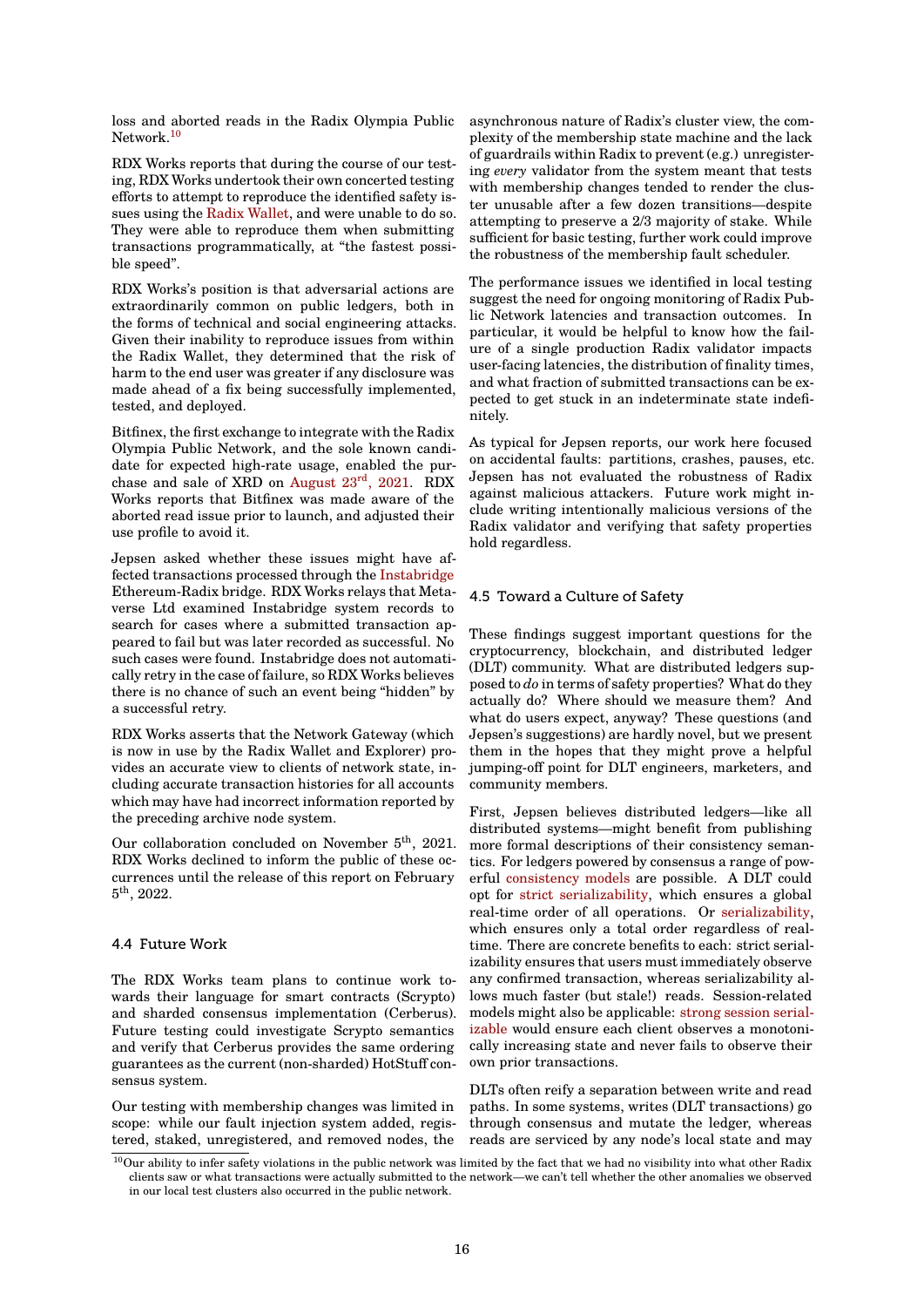therefore observe any point in time. Reads might be made stronger through the use of a logical clock, allowing clients to enforce per-session or causal orders. Some reads could even be strict serializable: waiting on the underlying consensus system's incidental transaction flow to ensure recency. As in Zookeeper, Ordered Sequential Consistency might [allow DLTs to](https://en.wikipedia.org/wiki/Logical_clock) describe the consistency semantics of interacting writes and reads.

When a DLT clearly defines its intended safety p[rop](https://iditkeidar.com/wp-content/uploads/files/ftp/KfirLevAriPhDThesis.pdf)[erties, we can investigate wh](https://iditkeidar.com/wp-content/uploads/files/ftp/KfirLevAriPhDThesis.pdf)ether it satisfies those claims. A broad spectrum of software assurance techniques are available: from proofs to model checking to types to unit tests to end-to-end integration tests—like Jepsen. These techniques build confidence in different ways: a model checker for any nontrivial distri[buted system is rarely exhaustive, and an](https://queue.acm.org/detail.cfm?id=2889274) [end-to-](https://queue.acm.org/detail.cfm?id=2889274)end test like Jepsen is even less likely to explore unusual corners of the state space. A solid proof, on the other hand, provides strong confidence in correctness—but it may not map perfectly to an implementation's behavior. For this we need tests.

Like any database, DLTs stand to benefit not only from example-based tests, but also by writing propertybased tests which generate randomized inputs to explore paths hand-written tests might not have thought to travel. As distributed systems DLTs may find particular value in simulation or scheduler interposition techniques which explore novel orderings of events, and from fault injection, which deliberately causes network, node, [and other failures to drive the system into](https://blog.acolyer.org/2018/01/23/why-is-random-testing-effective-for-partition-tolerance-bugs/) [atypical](https://blog.acolyer.org/2018/01/23/why-is-random-testing-effective-for-partition-tolerance-bugs/) regimes. Since large-scale distributed systems experienc[e faults freq](http://alex-ii.github.io/notes/2018/04/29/distributed_systems_with_deterministic_simulation.html)ue[ntly, this type of testing](https://people.eecs.berkeley.edu/~apanda/assets/papers/nsdi16.pdf) is an im[portant part of](https://www.gremlin.com/blog/what-is-fault-injection/) creating safety.

As RDX Works aptly observes, DLTs are complex, multi-layered systems. In Radix, for example, a core consensus protocol running the ledger state machine was coupled to an ancillary index (the archive subsystem), which in turn provided an HTTP API for clients. Those clients, in turn, connected the ledger to other software systems and human beings.

Although a DLT specialist might not phrase it this way, each layer of this architecture is in fact a consensus system. The core ledger is often built explicitly as a consensus system: one where validators serve as proposers, acceptors, and learners. But by coming to eventual, nontrivial, single-valued agreement on the outcome of transactions, the archive API (in [conjunc](https://people.cs.rutgers.edu/~pxk/417/notes/content/consensus.html)[tion with th](https://people.cs.rutgers.edu/~pxk/417/notes/content/consensus.html)e validators) is *also* a consensus system: the archive's internal data structures serve as additional learners. So too is the composition of clients, [the archive, and validators: clients serve as bo](https://lamport.azurewebsites.net/pubs/consensus-bounds.pdf)th proposers and learners. In this consensus system clients ought to agree on whether or not transactions happened, what those transactions did, and what their order was. At the end of the day, human beings (and external software systems) want to use the ledger to help them agree.

When defining and measuring safety we should consider each of these layers. A core ledger system which violates consensus is, of course, likely to break consensus for clients as well. What is not so obvious is that a ledger can be perfectly correct and yet fail to provide consensus for clients—if, for example, its behavior is masked by a faulty intermediary. This is precisely the situation we observed throughout this report, and hints at why the scope of safety properties matters.

Jepsen typically explores the behavior of software deployed in a local testing cluster, rather than a public network. Following our discovery of anomalies in local clusters we designed a checker which passively explored the Radix Olympia Public Network by making HTTP [read requests to p](https://jepsen.io/analyses)ublic archive nodes. We began with a single account (taken from a public validator page) and traversed as many accounts and transaction logs as we could find from there, checking to make sure that transaction states and logs all lined up with one another. Since reads are free and open to everyone, this analysis was easy to perform—and it observed two bugs! Jepsen wonders whether other DLT teams or third-party evaluators might design their own crawlers to passively verify safety prop[erties in](https://github.com/jepsen-io/radix-dlt/blob/e599477376ea4b8a6b0c86368d28dc4efb447b8f/src/jepsen/radix_dlt/pubcheck.clj) [public networks.](https://github.com/jepsen-io/radix-dlt/blob/e599477376ea4b8a6b0c86368d28dc4efb447b8f/src/jepsen/radix_dlt/pubcheck.clj)

No non-trivial software is perfectly correct. There will always be bugs, and sometimes design shortcomings which impact safety. DLTs sit at the intersection of distributed systems, concurrency control, consensus, caching, and security. Systems which implement smart contracts must also tackle language, VM, and compiler design. These are challenging problems: it would be surprising if any system did not exhibit at least some safety violations.

This raises the question: to what extent do DLT users—from high-frequency automated exchanges to individuals—expect safety? Are they accustomed to aborted reads and forgiving of lost transactions? Or do they expect strict serializability at all times? If safety violations occur, what frequency are users willing to accept? These questions depend on workload throughput, latency, and concurrency demands, and are modulated by the probability and severity of anomalies. Still, it would be helpful to have some idea of what these expectations *are* for various use cases, so we can find out if systems live up to them.

On the other hand, users attempting to select a DLT for writing applications or for use as a financial network are confronted with a dizzying array of potential options. What safety guarantees does each ledger offer? Since vendors and users frequently have a financial or affiliative stake in these networks, there exist significant incentives to paint an optimi[stic picture of](https://www.radixdlt.com/#use-caseshttps://www.radixdlt.com/) [the te](https://www.radixdlt.com/#use-caseshttps://www.radixdlt.com/)chnology. Marketing claims leverage ambiguity. Future plans are conflated with present behavior. Systems which have not undergone rigorous testing may operate under the presumption of safety. Moreover, even people with the best intentions may struggle to communicate safety invariants clearly. They're just plain *tough* to reason about—for end users, marketers, and engineers alike. All of this makes evaluating technologies more difficult.

If this sounds familiar, you're not alone. Roughly twelve years ago the rise of NoSQL accompanied an explosion of interest in distributed databases, queues, and other systems. Homegrown consensus algorithms